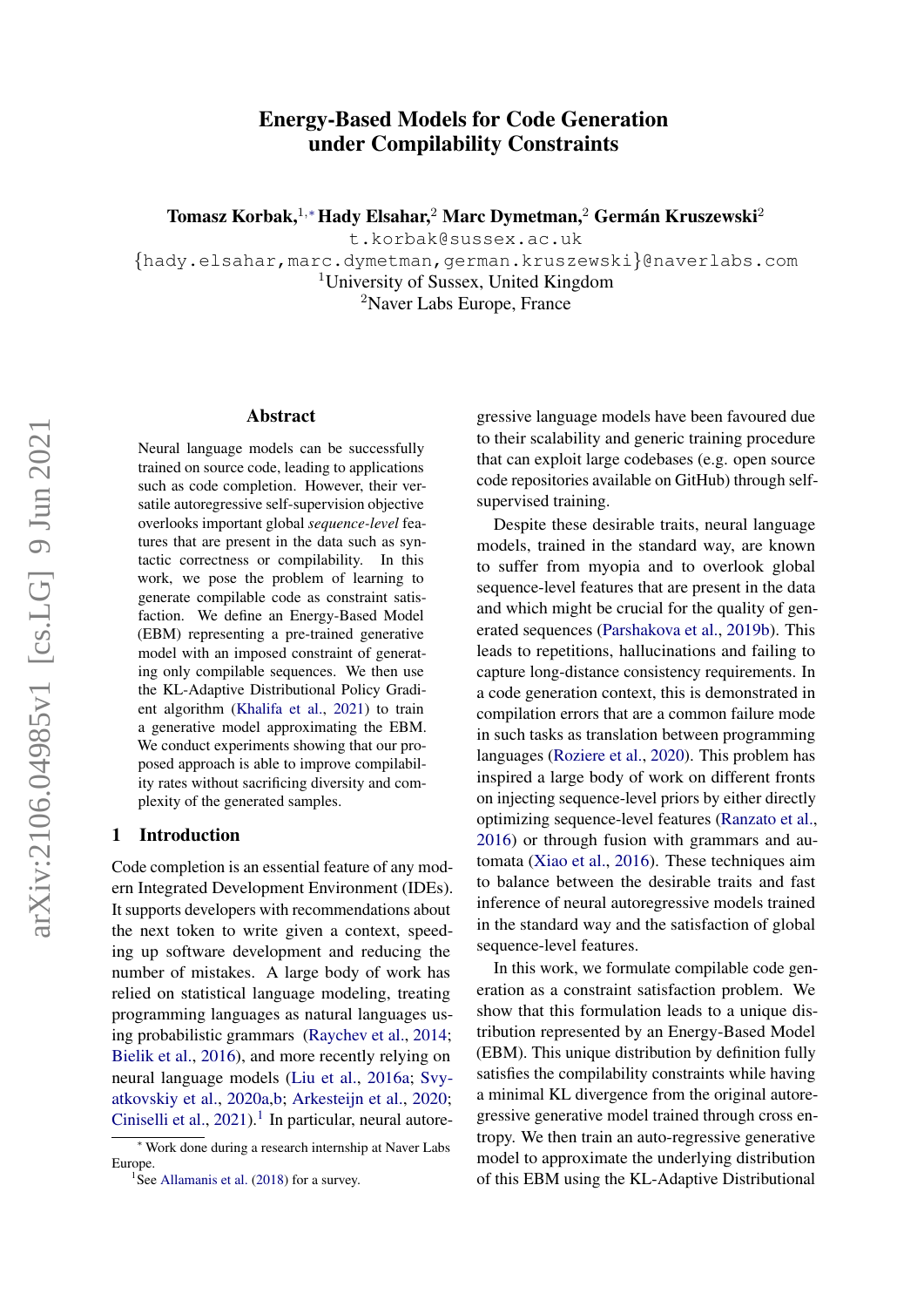Policy Gradient algorithm [\(Khalifa et al.,](#page-7-0) [2021\)](#page-7-0).

In our experiments, we show that our approach significantly improves compilability rates without sacrificing diversity or complexity of the generated examples. This alleviates the drawbacks of reinforcement learning fine-tuning techniques that maximize compilability but deviate significantly from the original generative model, which leads to severe loss in diversity and complexity of the generated samples. Finally, we complement our experiments with a qualitative analysis of the effect of several fine-tuning approaches on the distribution of compilation errors.

### 2 Related Work

Imposing compilability constraints on generative models There is a body of work focusing on unconditional code generation or code completion: generating a piece of source code given a preceding piece of source code [\(Nguyen et al.,](#page-8-6) [2013;](#page-8-6) [Raychev](#page-8-0) [et al.,](#page-8-0) [2014;](#page-8-0) [Karpathy et al.,](#page-7-5) [2015;](#page-7-5) [Bielik et al.,](#page-7-1) [2016\)](#page-7-1). That work, however, focuses on perplexity and similarity with respect to ground truth completions (in terms of exact-match accuracy, Levensthein distance and ROUGE scores) [\(Svyatkovskiy](#page-8-1) [et al.,](#page-8-1) [2020a;](#page-8-1) [Lu et al.,](#page-7-6) [2021\)](#page-7-6), usually failing to measure and control for compilability of generated sequences or semantic and syntactic constraints in general.[2](#page-1-0) On the other hand, semantic and syntactic constraints are frequently considered in languageto-code translation or program synthesis. For instance, [Zhong et al.](#page-9-1) [\(2017\)](#page-9-1), who used policy gradients to train a model for translating natural language questions to corresponding SQL queries and – in addition for rewarding for query execution results – added a penalty for syntactically invalid queries. Taking that one step further, [Kulal et al.](#page-7-7) [\(2019\)](#page-7-7) use compilation errors (with their precise location) to guide search over the space of possible programs.

Optimizing sequence-level rewards for text generation Most previous attempts at steering autoregressive model to conform to global constraints defined over entire sequence have employed reinforcement learning (RL). This includes using Reinforce [\(Williams,](#page-8-7) [1992a\)](#page-8-7) for machine translation [\(Ranzato et al.,](#page-8-5) [2016\)](#page-8-5) or actor critic [\(Konda](#page-7-9) [and Tsitsiklis,](#page-7-9) [2000\)](#page-7-9) for abstractive summarization [\(Paulus et al.,](#page-8-8) [2018\)](#page-8-8), caption generation [\(Liu](#page-7-10) [et al.,](#page-7-10) [2016b\)](#page-7-10), dialogue [\(Li et al.,](#page-7-11) [2016b\)](#page-7-11), and video captioning [\(Pasunuru and Bansal,](#page-8-9) [2017\)](#page-8-9). Some approaches (for instance, in machine translation and summarization [\(Ranzato et al.,](#page-8-5) [2016;](#page-8-5) [Bahdanau](#page-7-12) [et al.,](#page-7-12) [2017\)](#page-7-12)) directly optimize performance metrics such as BLEU and ROUGE at training time. Others use heuristic rewards (for instance [Li et al.](#page-7-11) [\(2016b\)](#page-7-11) for dialogue generation and [Tambwekar](#page-8-10) [et al.](#page-8-10) [\(2019\)](#page-8-10) for story generation) in order to obtain certain a priori desirable features of generated sequences that then incentivize good performance on target metrics. A weakness of using RL in finetuning generative models is the problem of catastrophic forgetting: maximizing global, sequencelevel rewards leads to very large deviations from the original autoregressive model trained through cross-entropy. This often results in significant reductions in fluency and diversity of generated samples. The catastrophic forgetting problem is sometimes addressed by imposing a penalty term to the rewards, such as the KL divergence between the trained policy and the auto-regressive model. This approach, termed "conservative fine-tuning", was applied to generating melodies with music theory rewards and organic molecules with synthesizability rewards by [Jaques et al.](#page-7-13) [\(2017\)](#page-7-13) as well finetuning language models for controllable language generation by [Ziegler et al.](#page-9-2) [\(2019\)](#page-9-2). This solution doesn't have an explicit notion of the optimal policy and often has hard time balancing between the reward term and the KL penalty term, leading to instability in training [\(Khalifa et al.,](#page-7-0) [2021\)](#page-7-0). Unlike this approach, our formulation defines the optimal distribution that satisfies both requirements.

Energy-based models for text Energy-based models (EBMs) [\(Hinton,](#page-7-14) [2002;](#page-7-14) [LeCun et al.,](#page-7-15) [2006;](#page-7-15) [Ranzato et al.,](#page-8-11) [2007\)](#page-8-11) are a family of probabilistic graphical models in which learning and inference are done by associating an unnormalized probability with each configuration of observed and latent variables. Early examples of EBMs applied to natural language processing include sequence labeling problems (e.g. tagging) exploiting global properties of a sequence [\(Andor et al.,](#page-6-1) [2016;](#page-6-1) [Belanger](#page-7-16) [and McCallum,](#page-7-16) [2016\)](#page-7-16). A recent surge of interest in EBMs [\(Du and Mordatch,](#page-7-17) [2019\)](#page-7-17) has not left text generation unaffected (see [\(Bakhtin et al.,](#page-7-18) [2020\)](#page-7-18) for a survey). [Tu et al.](#page-8-12) [\(2020\)](#page-8-12) proposed an energy-

<span id="page-1-0"></span> $2$ One exception is the work of [Maddison and Tarlow](#page-7-8) [\(2014\)](#page-7-8), who augment neural probabilistic context free grammars with semantic constraints and use them for unconditional generation.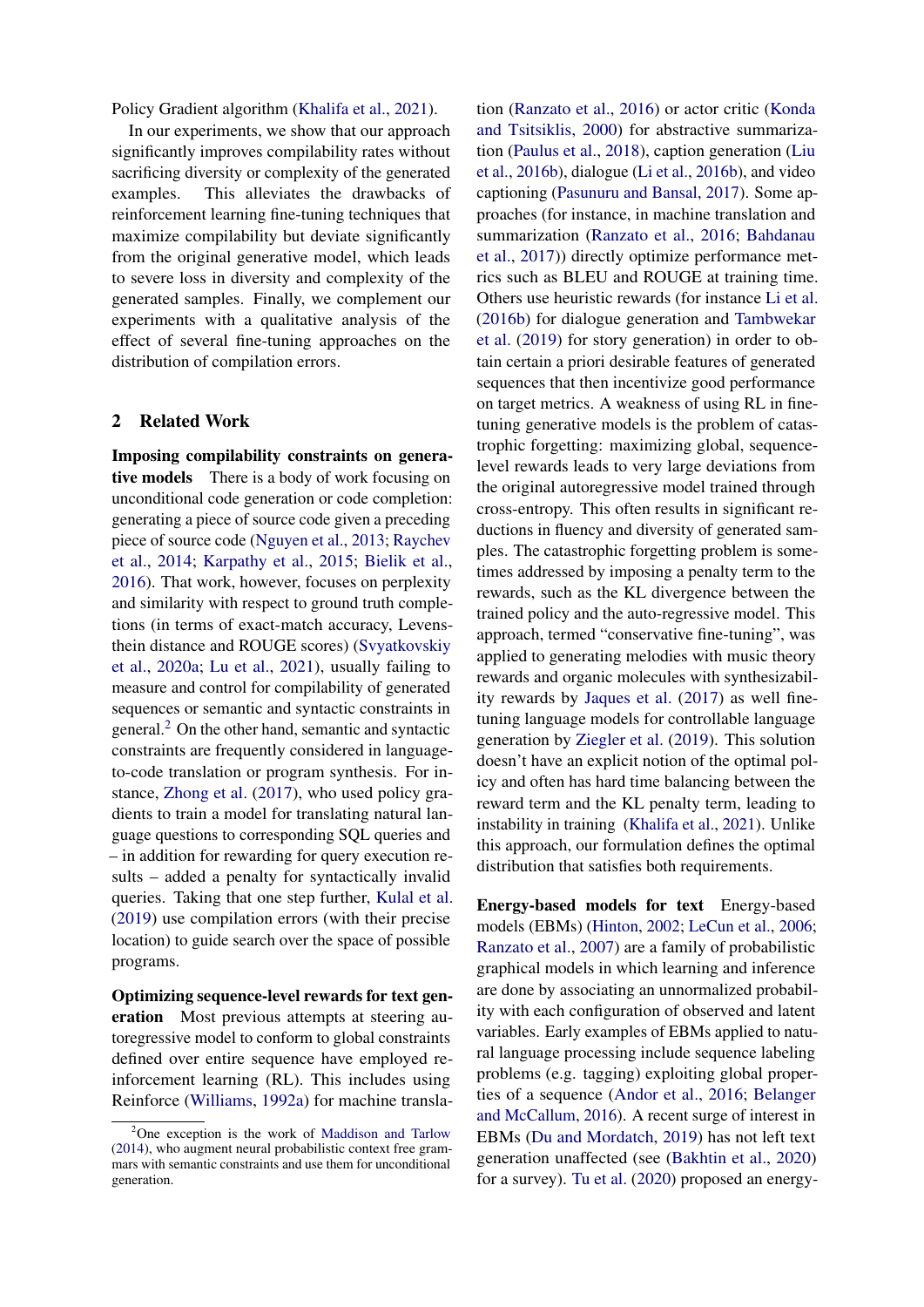based inference networks for non-autoregressive machine translation. [Parshakova et al.](#page-8-3) [\(2019b\)](#page-8-3) and [Deng et al.](#page-7-19) [\(2020\)](#page-7-19) augment a autoregressive language models with an additional global factor to obtain a lower perplexity on the training data. [Khalifa](#page-7-0) [et al.](#page-7-0) [\(2021\)](#page-7-0) develop a novel approach to distributional controllable text generation by constructing an EBM satisfying desired statistical constraints imposed on the set of generated sequences (such as topic or gender statistics over the sequences) and then train an autoregressive policy to approximate it, which can be sampled from efficiently. We build on [Khalifa et al.'](#page-7-0)s approach by applying it to a novel domain outside natural language and defining a new kind of constraint: compilability.

### 3 Method

Following [Khalifa et al.](#page-7-0) [\(2021\)](#page-7-0), we formulate compilable code generation as a constraint satisfaction problem over a space of generative models. There are two constraints that a target generative model  $p$  must satisfy. First,  $p$  must have minimal divergence -in the distribution space- from an original generative model a pre-trained using a standard autoregressive language modeling objective. Second, it must generate only sequences that satisfy a certain sequence level constraint b. In our case,  $b(x) = 1$  iff x is a syntactically correct Python program and  $b(x) = 0$  otherwise. There two constraints can be represented as a product-of-experts [\(Hinton,](#page-7-14) [2002\)](#page-7-14) energy-based model

$$
P(x) = a(x)b(x). \tag{1}
$$

 $p(x)$  can be obtained from  $P(x)$  by dividing it by a normalization constant Z:

$$
p(x) = \frac{1}{Z}P(x),\tag{2}
$$

where

$$
Z \doteq \sum_{x} P(x). \tag{3}
$$

This EBM  $P$  is unique, it represents a distribution  $p$  that optimally reconciles the two constraints. It is a special case of the generalized maximum entropy formulation presented in (Csiszár and Shields, [2004\)](#page-7-20) for applying constraints over distributions.

However, one problem still remains: it is not straightforward how to draw samples  $x \sim p(x)$ or even evaluating probability  $p(x)$  from this optimal unique distribution. A simple method for drawing samples from the p distribution could be

sampling sequences from a and filtering on  $b(x)$ . While this method sounds simple, there's no direct way of using it for interactive code completion as sampling full sequences till the end is necessary to filter through the sequence-level filter  $b(x)$ . Therefore our objective here is to obtain another autoregressive policy  $\pi_{\theta}$  to directly approximate p.

To attain this, [Khalifa et al.](#page-7-0) [\(2021\)](#page-7-0) (following [Parshakova et al.](#page-8-13) [\(2019a\)](#page-8-13)) developed a training procedure called KL-Adaptive Distributional Policy Gradients (KL-DPG) to train  $\pi_{\theta}$  to minimize the KL divergence between p and  $\pi_{\theta}$ . The gradient of this KL turns out to be tractable:

$$
\nabla_{\theta} D_{\mathrm{KL}}(p, \pi_{\theta}) = \nabla_{\theta} \mathbb{E}_{x \sim p} \log \frac{p(x)}{\pi_{\theta}(x)}
$$
(4)

<span id="page-2-1"></span>
$$
= -\nabla_{\theta} \mathbb{E}_{x \sim p} \log \pi_{\theta}(x) \tag{5}
$$

$$
= -\mathbb{E}_{x \sim p} \nabla_{\theta} \log \pi_{\theta}(x) \tag{6}
$$

<span id="page-2-0"></span>
$$
= -\frac{1}{Z} \sum_{x} P(x) \nabla_{\theta} \log \pi_{\theta}(x)
$$
\n(7)

Let us now absorb the constant  $-1/Z$  into a learning rate  $\alpha^{(\theta)}$  and estimate the expectation over  $p(x)$ using importance sampling [\(Owen,](#page-8-14) [2013\)](#page-8-14) from yet another generative model q:

$$
\nabla_{\theta} D_{\mathrm{KL}}(p, \pi_{\theta}) \propto \mathbb{E}_{x \sim q} \frac{P(x)}{q(x)} \nabla_{\theta} \log \pi_{\theta}(x). \quad (8)
$$

During training, both  $\pi_{\theta}$  and q are initialized as a. Then, q is periodically updated to  $\pi_{\theta}$  if  $\pi_{\theta}$  surpasses q in being closer to  $p$  (in terms of KL). For a pseudocode of the whole KL-DPG training procedure, see Algorithm [1.](#page-3-0)

The gradient in [\(8\)](#page-2-0) is similar to an estimate obtained using policy gradients methods in standard reinforcement learning [\(Sutton et al.,](#page-8-15) [1999\)](#page-8-15) with  $P(x)/q(x)$  playing the role of a pseudoreward. This similarity, however, is superficial. Our objective is approximating a target generative model p by minimizing  $D_{\text{KL}}(p, \pi_{\theta})$  rather than maximizing expected reward  $b(x)$  or  $P(x)$  or  $P(x)/q(x)$ . As we show in Section [5,](#page-4-0) these objectives produce vastly different policies which diverge from p and catastrophically forget what the pretrained model a knew about its training domain. Furthermore, since q will always be close to  $\pi_{\theta}$ , our pseudoreward  $P(x)/q(x)$  effectively depends on policy parameters  $\theta$ .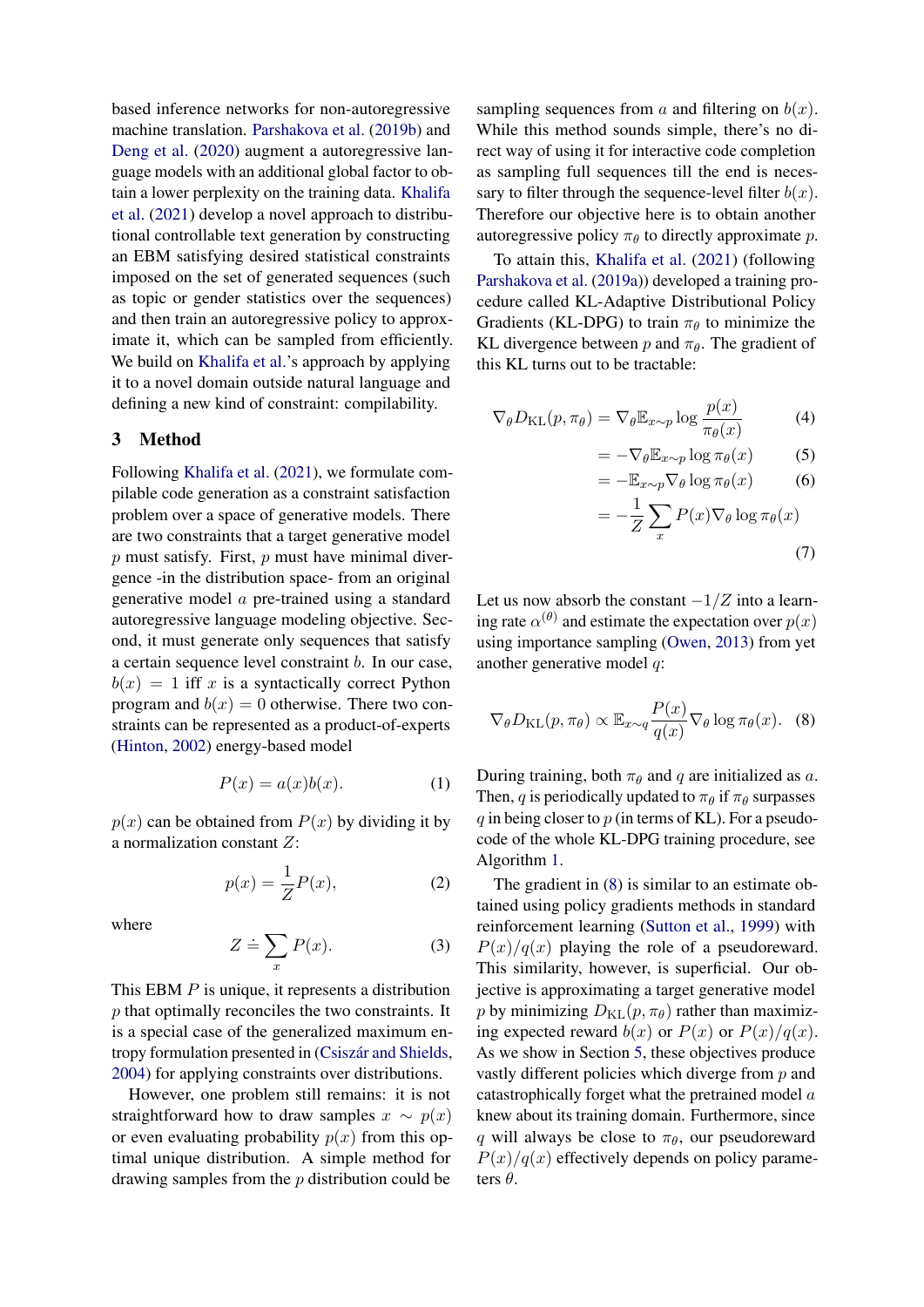# <span id="page-3-0"></span>Algorithm 1 KL-DPG

**Require:** EBM  $P$ , initial generative model  $\alpha$ 

1:  $\pi_{\theta} \leftarrow a$ 2:  $q \leftarrow a$ 3: for each iteration do 4: for each episode do 5: sample x from  $q(x)$ 6:  $\theta \leftarrow \theta + \alpha^{(\theta)} \frac{P(x)}{q(x)} \nabla_{\theta} \log \pi_{\theta}(x)$ 7: **if**  $D_{\text{KL}}(p||\pi_{\theta}) < D_{\text{KL}}(p||q)$  then 8:  $q \leftarrow \pi_{\theta}$ 



## 4 Experiments

### 4.1 Setup

Dataset: To prepare the training dataset, we started from the Python150 dataset, which consists of 150k Python source code files obtained from GitHub [\(Raychev et al.,](#page-8-16) [2016\)](#page-8-16). Then, using the code from [Roziere et al.](#page-8-4) [\(2020\)](#page-8-4), we extracted 713k Python functions (both methods and standalone functions) from it (250 MB of raw text data). The additional filtering criteria were compilability (according to  $b(x)$ ) and being less than 128 BPE tokens long. The dataset was then split into a training subset  $\mathcal{D}_{\text{train}}$  and test subset  $\mathcal{D}_{\text{test}}$ .

**Initial generative model a:** We implemented  $a$ using the GPT-2 [\(Radford et al.,](#page-8-17) [2019\)](#page-8-17) architecture with 117m parameters (qpt2-small) and kept all the original hyperparameters (see Table [1](#page-10-0) in the Appendix). We trained a byte-level BPE tokenizer [\(Sennrich et al.,](#page-8-18) [2016\)](#page-8-18) with special BOS and EOS tokens to obtain a vocabulary of 50k tokens. The model was trained for one epoch.

Compilability Scorer b: To check for compilability, we call the compile\_command function from codeop module of Python Standard Li-brary<sup>[3](#page-3-1)</sup> with a sequence x as argument and check if it returns a code object. We apply no postprocessing other than removing BOS and EOS tokens. codeop.compile command is the implementation that Python interactive interpreters use in read-eval-print loop (REPL) to determine whether a string is a valid Python code. The method tries to compile a string of Python code and raise and exception if there is a problem with the Python code, in particular a SyntaxError for invalid Python

syntax and ValueError or OverflowError if there is an invalid literal.

This notion of compilability is concerned only with syntactic correctness and does not execute the body of a function. However, we found the initial compilability rate  $\mathbb{E}_{x \sim a} b(x)$  of functions x sampled from  $a(x)$  to be only 0.56, which leaves a large margin for improvement.<sup>[4](#page-3-2)</sup>

**KL-DPG training**  $\pi_{\theta}$  and q share their architecture with a but have separate weights which are only initially identical to a's. Throughout the training,  $\pi_{\theta}$  will be updated to approximate p. See Table [2](#page-10-1) in the Appendix for a complete list of hyperparameters used for training  $\pi_{\theta}$  and q using KL-DPG.

## 4.2 Baselines

We compare our method to a common approach of using standard reinforcement learning to fine-tune a generative model to conform to desired constraints. We use the Reinforce algorithm [\(Williams,](#page-9-3) [1992b\)](#page-9-3) which instead of minimizing divergence from the target distribution  $p$  tries to maximize expected reward  $\mathbb{E}_{\pi_{\theta}}R(x)$ . We consider two kinds of reward  $R(x)$ :

- $R(x) = b(x)$ , where the generative model is simply rewarded for generating sequences that compile;
- $R(x) = P(x)$ , where the generative model is simply rewarded proportionally to the score our EBM assigns to  $x$ . Intuitively, this objective gives reward for both compilability and respecting the original generative model a.

### 4.3 Evaluation Metrics

We evaluate KL-DPG and two baselines in terms of the following metrics:

- 1.  $\mathbb{E}_{x \sim \pi_{\theta}} b(x)$ , compilability rate of sequences sampled from  $\pi_{\theta}(x)$ ,
- 2.  $D_{\text{KL}}(p, \pi_{\theta})$ , the forward KL divergence from the optimal distribution  $p$ ,
- 3.  $D_{\text{KL}}(\pi_{\theta}, a)$ , the reverse KL divergence from the original pretrained generative model,
- 4. Distinct-1 score, a measure of text diversity in terms of the frequency of token repetitions in a sample  $x$ , proposed in the context of NLP by [\(Li et al.,](#page-7-21) [2016a\)](#page-7-21),

<span id="page-3-1"></span><sup>3</sup>[https://docs.python.org/3/library/](https://docs.python.org/3/library/codeop.html) [codeop.html](https://docs.python.org/3/library/codeop.html)

<span id="page-3-2"></span><sup>&</sup>lt;sup>4</sup>Note that initial compilability rate will be equal to our  $Z$ because  $\mathbb{E}_{x \sim a} b(x) = \sum_{x} a(x) b(x) = \sum_{x} P(x) = Z.$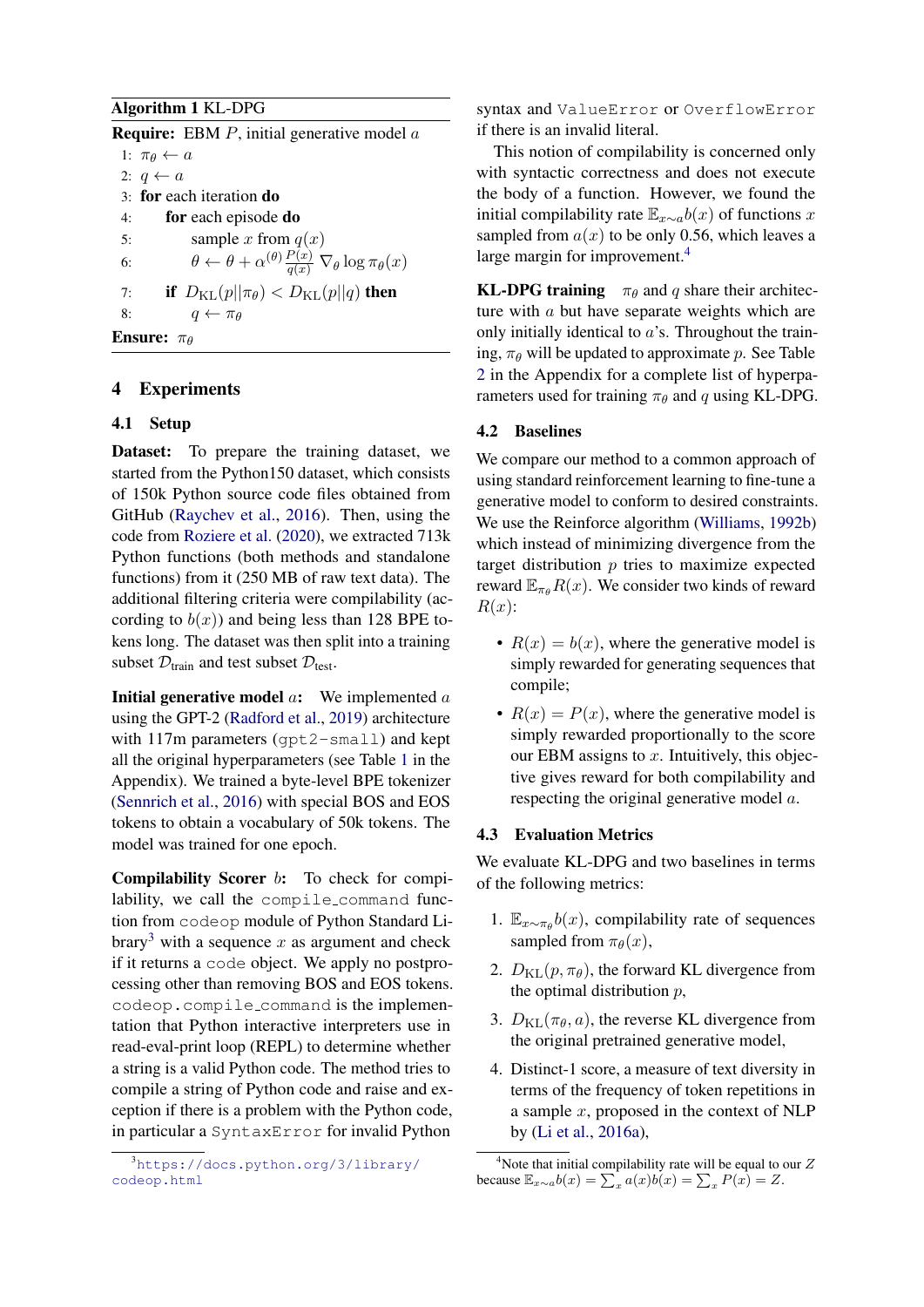- 5. Self-BLEU-5, a measure of text diversity *across* samples, proposed in the context of NLP by [\(Zhu et al.,](#page-9-4) [2018\)](#page-9-4),
- 6. Perplexity measured on  $\mathcal{D}_{\text{test}}$ , a held-out subset of the data used for training  $a$ , calculated as

$$
\exp\Big[-\frac{1}{N}\sum_{x\in\mathcal{D}_{\text{test}}}\log\pi_\theta(x)\Big],
$$

where  $N$  is the overall number of tokens in  $\mathcal{D}_{\text{test}}$ .

- 7. Sequence length, the average number of characters in generated sequence  $x$  after detokenization,
- 8. AST node count, the average number of nodes in an abstract syntax tree (AST) of sequences that compile. Samples are parsed to their corresponding ASTs using the ast module from Python Standard Library.<sup>[5](#page-4-1)</sup> Intuitively, this metric should indicate the logical (as opposed to surface) complexity of generated programs,
- 9. PEP8 error frequency, the average number of violations of PEP8, the style guide for Python, $6$  measured using pycodestyle, $7$  an offthe-shelf linter (static code analysis tool). We report the average number of errors per character to avoid confounding by sequence length.

While high compilability rate is the target, the remaining metrics control for various aspects of fluency, quality and diversity of generated samples. Most but not all of these aspects reduce to the constraint of staying close to a; for instance, it is possible for  $\pi_{\theta}$  to actually outperform a in matching the statistics of  $a$ 's own training distribution  $p^*(x)$ .

### <span id="page-4-0"></span>5 Results

We present the evolution of nine evaluation metrics as a function of gradient updates on Figures [1](#page-4-4) and [2.](#page-5-0)

Reinforce with  $R(x) = b(x)$  quickly improves compilability by a large margin but this improvement is mirrored by an equally large divergence from  $p$  and  $a$ . This divergence translates into generating sequences much shorter (in terms of the number of characters) and logically simpler (in terms of the number of nodes in its AST) than an average

<span id="page-4-4"></span>

Figure 1: Compilability rate  $\mathbb{E}_{x \sim \pi_\theta b(x)}$  († better) of samples from policies obtained from KL-DPG, and two baselines: Reinforce with reward  $R(x) = b(x)$  and with reward  $R(x) = P(x)$ .

sequence sampled from a. This heavily decreased sequence length (most of the generated functions are one-liners) seems to artificially increase diversity metrics (Self-BLEU-5 and Distinct-1).

Reinforce with  $R(x) = P(x)$  doesn't improve compilability rate until an inflection point after which it quickly reaches perfect compilability at a price of heavily diverging from both  $a$  and (perhaps counterintuitively)  $p$ . The reason behind that, however, is that the policy heavily peaks around a single sequence that is compilable. To understand what causes this behavior, first note that the objective for Reinforce with  $R(x) = P(x)$  is to maximize  $\mathbb{E}_{x \sim \pi_{\theta}}[a(x)b(x)]$ . Because  $R(x) = 0$  for uncompilable sequences, compilation rate will improve. But for compilable sequences, the effective reward is  $R(x) = a(x)$  meaning that  $\pi_{\theta}$  is rewarded most for generating the most probable sequences (according to  $a(x)$ ), making them even more probable. Eventually,  $\mathbb{E}_{x \sim \pi_{\theta}} a(x)$  is maximized by a policy peaking on a single sample  $x$  that was the most probable one according to  $a(x)$ . This failure mode is reflected in diversity metrics and perplexity. The sequence the policy peaks on is also shorter and less complex than an average sequence sampled from a.

KL-DPG is the only method that consistently improves compilability rate while decreasing divergence from  $p$ , maintaining the diversity of  $a$ and only slightly decreasing sequence length and

<span id="page-4-1"></span><sup>5</sup>[https://docs.python.org/3/library/ast.](https://docs.python.org/3/library/ast.html) [html](https://docs.python.org/3/library/ast.html)

<span id="page-4-2"></span><sup>6</sup>[https://www.python.org/dev/peps/](https://www.python.org/dev/peps/pep-0008/) [pep-0008/](https://www.python.org/dev/peps/pep-0008/)

<span id="page-4-3"></span><sup>&</sup>lt;sup>7</sup><https://github.com/PyCQA/pycodestyle>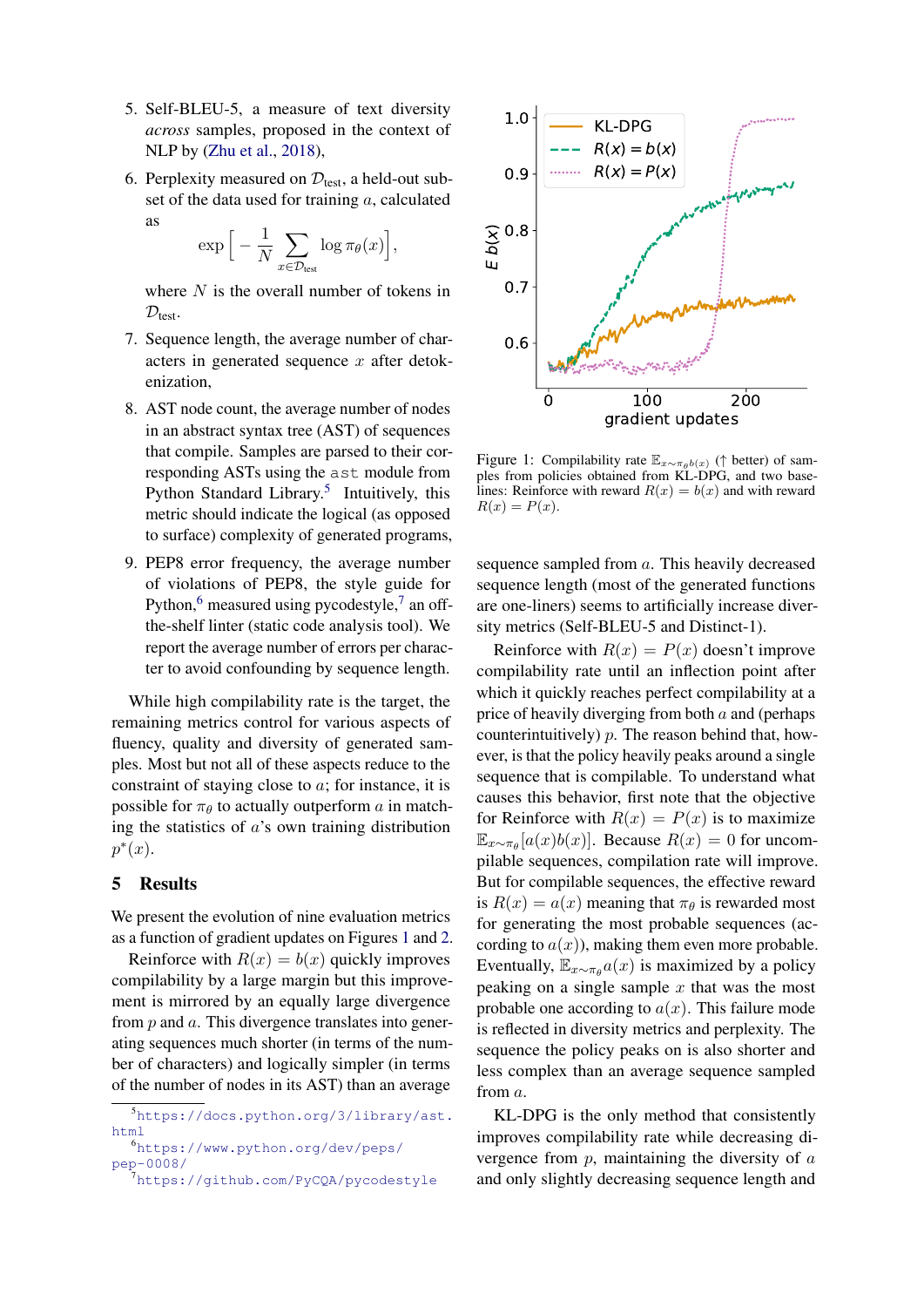<span id="page-5-0"></span>

Figure 2: Evaluation metrics KL( $p|\pi_{\theta}$ ) ( $\downarrow$  better), KL( $\pi_{\theta}|a$ ) ( $\downarrow$  better), Self-BLEU-5 ( $\downarrow$  better), Distinct-1 († better), AST node count (↑ better), PEP8 error count (↓ better), sequence length (↑ better), and perplexity (↓ better) for policies obtained from KL-DPG, and two baselines: Reinforce with reward  $R(x) = b(x)$  and with reward  $R(x) = P(x)$ .

the number of nodes in ASTs. Moreover, as a byproduct of improving compilability, KL-DPG is also able to slightly decrease the perplexity and the frequency of PEP8 violations per character. We conjecture the decrease in perplexity is because compilability provides a training signal enabling  $\pi_{\theta}$  to fit the *a*'s training distribution  $p^*(x)$  better than  $a$  was able to.<sup>[8](#page-5-1)</sup> The decrease in the frequency of PEP8 violations might be due to the fact that compilability is correlated with PEP8 compliance.

#### 5.1 Qualitative evaluation

To further analyze effects of different fine-tuning approaches on sample diversity, we measured the frequency of BPE tokens in generated samples. For each of four analyzed generative models, we sampled 1000 sequences using pure ancestral sampling. We then computed the frequency for each BPE token (the number of times it occurs) and its rank (its index in a sorted list of tokens). We plotted these re-

sults on Figure [4.](#page-6-2) This qualitative evaluation paints a similar picture: fine-tuning using Reinforce incurs a large (with  $R(x) = b(x)$ ) or extreme (with  $R(x) = P(x)$  decrease in token diversity. In contrast, KL-DPG is able to maintain a relatively long tail of token frequencies, not departing too far from a.

Moreover, in order to gain better understanding of how different fine-tuning methods affect generative models we measured the frequency of different categories of compilation errors for samples from a and from fine-tuned policies. This analysis is presented on Figure [3.](#page-6-3) We categorized errors using error messages produced by Python interpreter trying to compile an uncompilable sequence. invalid syntax is the most common failure mode (30% of all sequences sampled from  $a$ ), with a long tail of other error categories. We can see that both KL-DPG and Reinforce with  $R(x) = b(x)$  consistently decrease error frequency across almost all the categories.

Finally, in the Appendix we present randomly generated samples from each discussed policy. Tables [3](#page-11-0)[-6](#page-14-0) contain samples obtained through unconditional generation. In addition to that, to illustrate

<span id="page-5-1"></span><sup>&</sup>lt;sup>8</sup>This mirrors the results obtained by [Parshakova et al.](#page-8-3) [\(2019b\)](#page-8-3), who also defined an EBM augmenting an autoregressive model with prior knowledge about features of the training set and observed a decrease in perplexity compared to pure autoregressive training.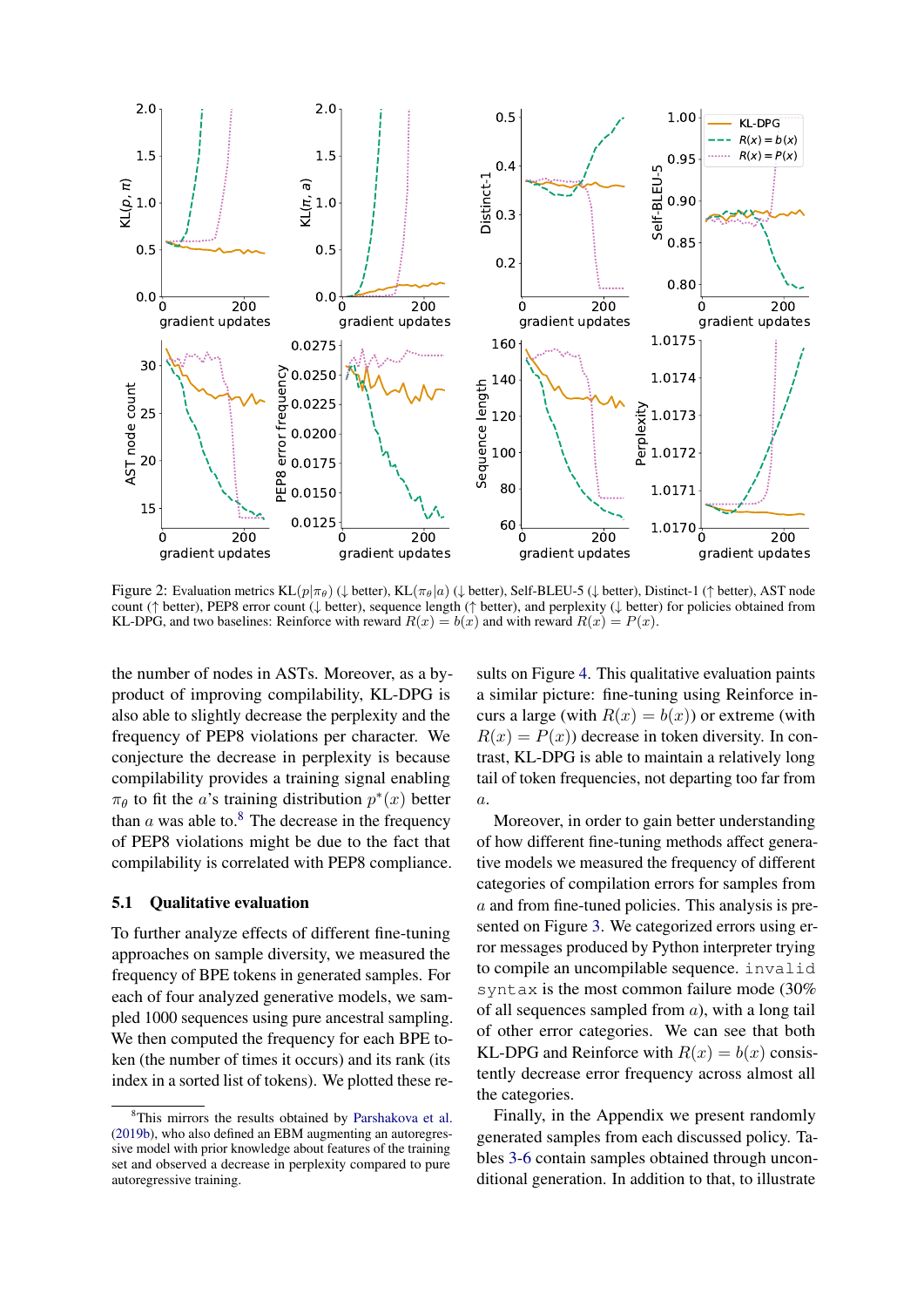<span id="page-6-3"></span>

Figure 3: The frequency (measured as the percentage of samples from  $\pi_{\theta}(x)$  causing a given error) of each kind compilation error for the original generative model a and policies fine-tuned using KL-DPG and Reinforce with  $R(x) = b(x)$ . The policy fine-tuned using Reinforce with  $R(x) = P(x)$  was excluded because the single sequence it produces causes no compilation errors. Percentages were computed using 500 samples while confidence intervals were based on 3 repeats of the sampling procedure.

<span id="page-6-2"></span>

Figure 4: Token frequency against token rank computed for tokens found in samples from from KL-DPG, and two baselines. Longer tails imply more diverse samples.

the applicability of obtained policies for code completion, in Tables [7-](#page-15-0)[9](#page-17-0) we present samples obtained through conditional generation, i.e.  $x \sim \pi_{\theta}(x|c)$ , where the context  $c$  is a function name. In either case, samples were obtained using pure ancestral sampling.

## 6 Discussion

In the paper, we presented a new energy-based model formulation for the problem of imposing the constraint of compilability on an autoregressive generative model for source code. In contrast with standard reinforcement learning approaches, the solution we propose – KL-DPG – is able to improve compilability rate without sacrificing diversity and complexity of generated samples.

One obvious application of the presented approach is improving the accuracy of code completion, i.e. tools assisting in programming by predicting the next tokens based on context [\(Svy](#page-8-1)[atkovskiy et al.,](#page-8-1) [2020a\)](#page-8-1). The fact that fine-tuning using KL-DPG has a beneficial effect on perplexity and PEP8 error frequency suggests that it can provide a training signal complementary to that in a language modeling objective. The benefits of this auxilary training signal would arguably diminish with increased training time and datatset size, but that still leaves room for significant improvement in low-resource domains.

A limitation of the current KL-DPG approach is that it is restricted to unconditional generation. This is because for a conditional EBM  $P(x, c)$  the proportionality constant  $-1/Z$  from [\(4\)](#page-2-1) would depend on a context c. Nevertheless, one can imagine using a policy  $\pi_{\theta}$  fine-tuned using KL-DPG as initialization of a decoder for conditional generation, e.g. transpilation (translation between programming languages) or program synthesis (translation from a natural language to a programming language).

### **References**

- <span id="page-6-0"></span>Miltiadis Allamanis, Earl T. Barr, Premkumar T. Devanbu, and Charles Sutton. 2018. [A survey of ma](https://doi.org/10.1145/3212695)[chine learning for big code and naturalness.](https://doi.org/10.1145/3212695) *ACM Comput. Surv.*, 51(4):81:1–81:37.
- <span id="page-6-1"></span>Daniel Andor, Chris Alberti, David Weiss, Aliaksei Severyn, Alessandro Presta, Kuzman Ganchev, Slav Petrov, and Michael Collins. 2016. [Globally Nor](https://doi.org/10.18653/v1/P16-1231)[malized Transition-Based Neural Networks.](https://doi.org/10.18653/v1/P16-1231)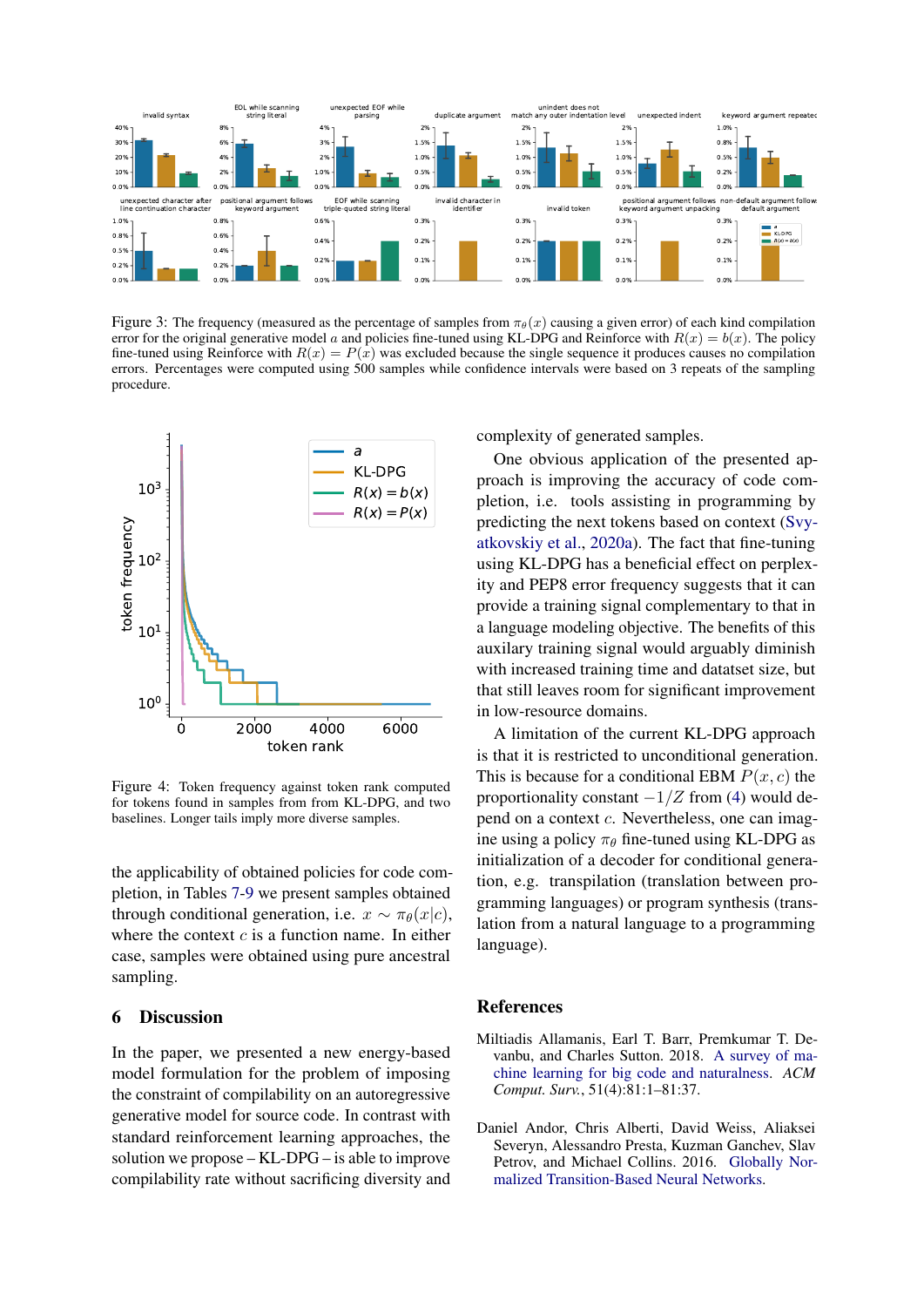- <span id="page-7-3"></span>Youri Arkesteijn, Nikhil Saldanha, and Bastijn Kostense. 2020. [Code completion using neu](http://arxiv.org/abs/2004.06343)[ral attention and byte pair encoding.](http://arxiv.org/abs/2004.06343) *CoRR*, abs/2004.06343.
- <span id="page-7-12"></span>Dzmitry Bahdanau, Philemon Brakel, Kelvin Xu, Anirudh Goyal, Ryan Lowe, Joelle Pineau, Aaron C. Courville, and Yoshua Bengio. 2017. [An actor-critic](https://openreview.net/forum?id=SJDaqqveg) [algorithm for sequence prediction.](https://openreview.net/forum?id=SJDaqqveg) In *5th International Conference on Learning Representations, ICLR 2017, Toulon, France, April 24-26, 2017, Conference Track Proceedings*. OpenReview.net.
- <span id="page-7-18"></span>A. Bakhtin, Y. Deng, S. Gross, Myle Ott, Marc'Aurelio Ranzato, and Arthur Szlam. 2020. Energy-based models for text. *ArXiv*, abs/2004.10188.
- <span id="page-7-16"></span>David Belanger and Andrew McCallum. 2016. [Struc](http://dl.acm.org/citation.cfm?id=3045390.3045495)[tured prediction energy networks.](http://dl.acm.org/citation.cfm?id=3045390.3045495) In *Proceedings of the 33rd International Conference on International Conference on Machine Learning - Volume 48*, ICML'16, pages 983–992. JMLR.org.
- <span id="page-7-1"></span>Pavol Bielik, Veselin Raychev, and Martin Vechev. 2016. Phog: Probabilistic model for code. In *Proceedings of the 33rd International Conference on International Conference on Machine Learning - Volume 48*, ICML'16, page 2933–2942. JMLR.org.
- <span id="page-7-4"></span>Matteo Ciniselli, Nathan Cooper, Luca Pascarella, Denys Poshyvanyk, Massimiliano Di Penta, and Gabriele Bavota. 2021. [An empirical study on the](http://arxiv.org/abs/2103.07115) [usage of BERT models for code completion.](http://arxiv.org/abs/2103.07115) *CoRR*, abs/2103.07115.
- <span id="page-7-20"></span>Imre Csiszár and Paul C. Shields. 2004. [Information](https://doi.org/10.1561/0100000004) [theory and statistics: A tutorial.](https://doi.org/10.1561/0100000004) *Commun. Inf. Theory*, 1(4):417–528.
- <span id="page-7-19"></span>Yuntian Deng, Anton Bakhtin, Myle Ott, Arthur Szlam, and Marc'Aurelio Ranzato. 2020. [Residual energy](https://openreview.net/forum?id=B1l4SgHKDH)[based models for text generation.](https://openreview.net/forum?id=B1l4SgHKDH) In *8th International Conference on Learning Representations, ICLR 2020, Addis Ababa, Ethiopia, April 26-30, 2020*. OpenReview.net.
- <span id="page-7-17"></span>Yilun Du and Igor Mordatch. 2019. [Implicit genera](https://proceedings.neurips.cc/paper/2019/file/378a063b8fdb1db941e34f4bde584c7d-Paper.pdf)[tion and modeling with energy based models.](https://proceedings.neurips.cc/paper/2019/file/378a063b8fdb1db941e34f4bde584c7d-Paper.pdf) In *Advances in Neural Information Processing Systems*, volume 32. Curran Associates, Inc.
- <span id="page-7-14"></span>Geoffrey E. Hinton. 2002. [Training products of experts](https://doi.org/10.1162/089976602760128018) [by minimizing contrastive divergence.](https://doi.org/10.1162/089976602760128018) *Neural Comput.*, 14(8):1771–1800.
- <span id="page-7-13"></span>Natasha Jaques, Shixiang Gu, Dzmitry Bahdanau, Jose Miguel Hernandez Lobato, Richard E. Turner, and Doug Eck. 2017. [Tuning recurrent neural networks](https://openreview.net/pdf?id=Syyv2e-Kx) [with reinforcement learning.](https://openreview.net/pdf?id=Syyv2e-Kx)
- <span id="page-7-5"></span>A. Karpathy, J. Johnson, and Li Fei-Fei. 2015. Visualizing and understanding recurrent networks. *ArXiv*, abs/1506.02078.
- <span id="page-7-0"></span>Muhammad Khalifa, Hady Elsahar, and Marc Dymetman. 2021. [A distributional approach to controlled](https://openreview.net/forum?id=jWkw45-9AbL) [text generation.](https://openreview.net/forum?id=jWkw45-9AbL) In *International Conference on Learning Representations*.
- <span id="page-7-22"></span>Diederik P Kingma and Jimmy Ba. 2014. Adam: A method for stochastic optimization. *arXiv preprint arXiv:1412.6980*.
- <span id="page-7-9"></span>Vijay Konda and John Tsitsiklis. 2000. [Actor-critic al](https://proceedings.neurips.cc/paper/1999/file/6449f44a102fde848669bdd9eb6b76fa-Paper.pdf)[gorithms.](https://proceedings.neurips.cc/paper/1999/file/6449f44a102fde848669bdd9eb6b76fa-Paper.pdf) In *Advances in Neural Information Processing Systems*, volume 12. MIT Press.
- <span id="page-7-7"></span>Sumith Kulal, Panupong Pasupat, Kartik Chandra, Mina Lee, Oded Padon, Alex Aiken, and Percy S Liang. 2019. [Spoc: Search-based pseudocode to](https://proceedings.neurips.cc/paper/2019/file/7298332f04ac004a0ca44cc69ecf6f6b-Paper.pdf) [code.](https://proceedings.neurips.cc/paper/2019/file/7298332f04ac004a0ca44cc69ecf6f6b-Paper.pdf) In *Advances in Neural Information Processing Systems*, volume 32. Curran Associates, Inc.
- <span id="page-7-15"></span>Yann LeCun, Sumit Chopra, Raia Hadsell, Marc'Aurelio Ranzato, and Fu Jie Huang. 2006. A Tutorial on Energy-Based Learning. In *Predicting Structured Data*. MIT Press.
- <span id="page-7-21"></span>Jiwei Li, Michel Galley, Chris Brockett, Jianfeng Gao, and Bill Dolan. 2016a. [A diversity-promoting ob](https://doi.org/10.18653/v1/N16-1014)[jective function for neural conversation models.](https://doi.org/10.18653/v1/N16-1014) In *Proceedings of the 2016 Conference of the North American Chapter of the Association for Computational Linguistics: Human Language Technologies*, pages 110–119, San Diego, California. Association for Computational Linguistics.
- <span id="page-7-11"></span>Jiwei Li, Will Monroe, Alan Ritter, Dan Jurafsky, Michel Galley, and Jianfeng Gao. 2016b. [Deep rein](https://doi.org/10.18653/v1/d16-1127)[forcement learning for dialogue generation.](https://doi.org/10.18653/v1/d16-1127) In *Proceedings of the 2016 Conference on Empirical Methods in Natural Language Processing, EMNLP 2016, Austin, Texas, USA, November 1-4, 2016*, pages 1192–1202. The Association for Computational Linguistics.
- <span id="page-7-2"></span>Chang Liu, Xin Wang, Richard Shin, Joseph E Gonzalez, and Dawn Song. 2016a. Neural code completion.
- <span id="page-7-10"></span>Siqi Liu, Zhenhai Zhu, Ning Ye, Sergio Guadarrama, and Kevin Murphy. 2016b. [Optimization of image](http://arxiv.org/abs/1612.00370) [description metrics using policy gradient methods.](http://arxiv.org/abs/1612.00370) *CoRR*, abs/1612.00370.
- <span id="page-7-6"></span>Shuai Lu, Daya Guo, Shuo Ren, Junjie Huang, Alexey Svyatkovskiy, Ambrosio Blanco, Colin B. Clement, Dawn Drain, Daxin Jiang, Duyu Tang, Ge Li, Lidong Zhou, Linjun Shou, Long Zhou, Michele Tufano, Ming Gong, Ming Zhou, Nan Duan, Neel Sundaresan, Shao Kun Deng, Shengyu Fu, and Shujie Liu. 2021. Codexglue: A machine learning benchmark dataset for code understanding and generation. *CoRR*, abs/2102.04664.
- <span id="page-7-8"></span>Chris J. Maddison and Daniel Tarlow. 2014. Structured generative models of natural source code. In *Proceedings of the 31st International Conference on International Conference on Machine Learning - Volume 32*, ICML'14, page II–649–II–657. JMLR.org.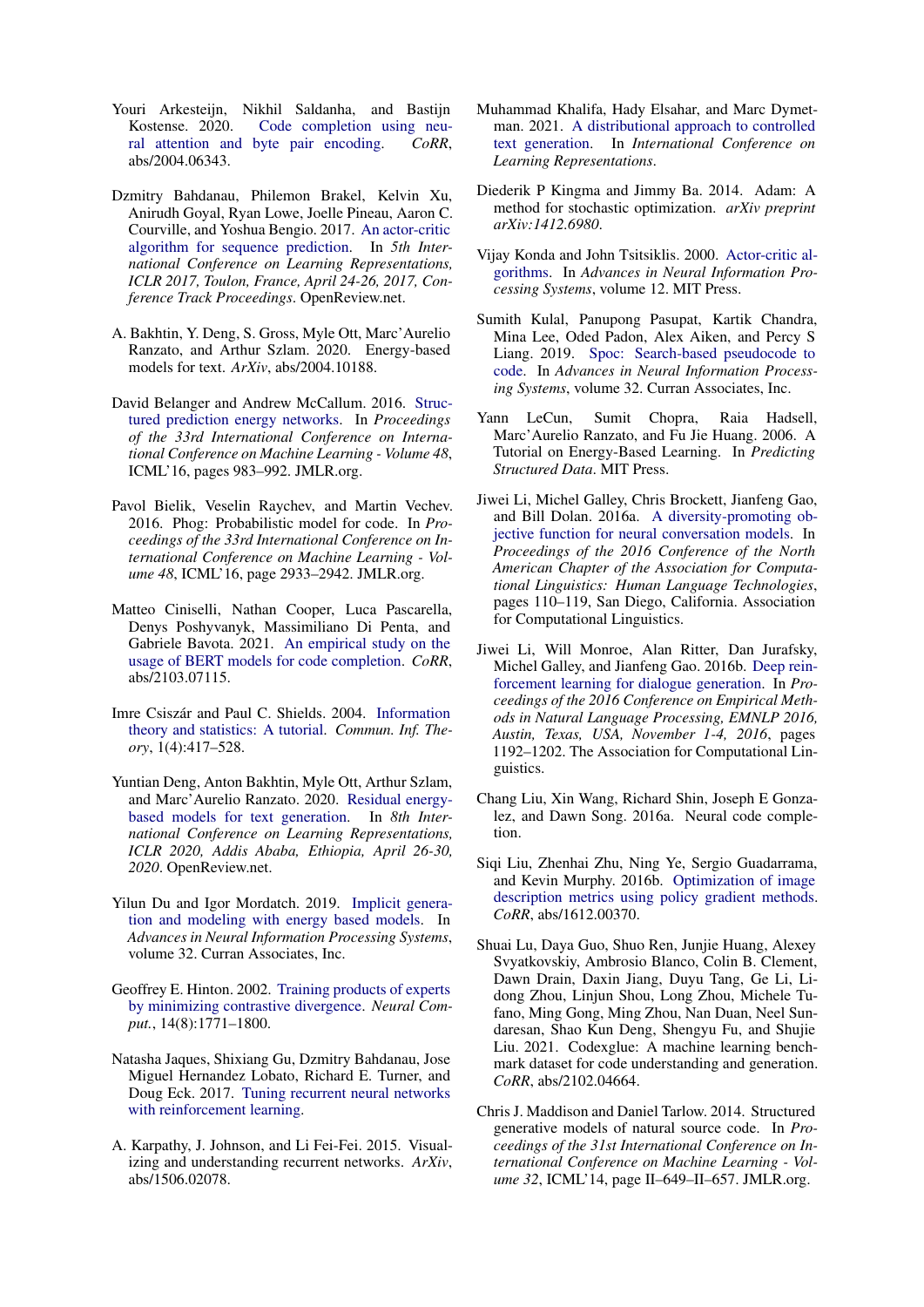- <span id="page-8-6"></span>Tung Thanh Nguyen, Anh Tuan Nguyen, Hoan Anh Nguyen, and Tien N. Nguyen. 2013. [A statistical](https://doi.org/10.1145/2491411.2491458) [semantic language model for source code.](https://doi.org/10.1145/2491411.2491458) In *Proceedings of the 2013 9th Joint Meeting on Foundations of Software Engineering*, ESEC/FSE 2013, page 532–542, New York, NY, USA. Association for Computing Machinery.
- <span id="page-8-14"></span>Art B. Owen. 2013. [Importance Sampling.](https://statweb.stanford.edu/~owen/mc/Ch-var-is.pdf) In *Monte Carlo theory, methods and examples*, chapter 9.
- <span id="page-8-13"></span>Tetiana Parshakova, Jean-Marc Andreoli, and Marc Dymetman. 2019a. [Distributional Reinforcement](http://arxiv.org/abs/1912.08517) [Learning For Energy-Based Sequential Models.](http://arxiv.org/abs/1912.08517) *CoRR*.
- <span id="page-8-3"></span>Tetiana Parshakova, Jean-Marc Andreoli, and Marc Dymetman. 2019b. [Global Autoregressive Models](https://doi.org/10.18653/v1/K19-1084) [for Data-Efficient Sequence Learning.](https://doi.org/10.18653/v1/K19-1084) In *Proceedings of the 23rd Conference on Computational Natural Language Learning (CoNLL)*, pages 900–909, Hong Kong, China. Association for Computational Linguistics.
- <span id="page-8-9"></span>Ramakanth Pasunuru and Mohit Bansal. 2017. [Re](https://doi.org/10.18653/v1/d17-1103)[inforced video captioning with entailment rewards.](https://doi.org/10.18653/v1/d17-1103) In *Proceedings of the 2017 Conference on Empirical Methods in Natural Language Processing, EMNLP 2017, Copenhagen, Denmark, September 9- 11, 2017*, pages 979–985. Association for Computational Linguistics.
- <span id="page-8-19"></span>Adam Paszke, Sam Gross, Francisco Massa, Adam Lerer, James Bradbury, Gregory Chanan, Trevor Killeen, Zeming Lin, Natalia Gimelshein, Luca Antiga, Alban Desmaison, Andreas Kopf, Edward Yang, Zachary DeVito, Martin Raison, Alykhan Tejani, Sasank Chilamkurthy, Benoit Steiner, Lu Fang, Junjie Bai, and Soumith Chintala. 2019. [Py](http://papers.neurips.cc/paper/9015-pytorch-an-imperative-style-high-performance-deep-learning-library.pdf)[torch: An imperative style, high-performance deep](http://papers.neurips.cc/paper/9015-pytorch-an-imperative-style-high-performance-deep-learning-library.pdf) [learning library.](http://papers.neurips.cc/paper/9015-pytorch-an-imperative-style-high-performance-deep-learning-library.pdf) In H. Wallach, H. Larochelle, A. Beygelzimer, F. d'Alché-Buc, E. Fox, and R. Garnett, editors, *Advances in Neural Information Processing Systems 32*, pages 8024–8035. Curran Associates, Inc.
- <span id="page-8-8"></span>Romain Paulus, Caiming Xiong, and Richard Socher. 2018. [A deep reinforced model for abstractive sum](https://openreview.net/forum?id=HkAClQgA-)[marization.](https://openreview.net/forum?id=HkAClQgA-) In *6th International Conference on Learning Representations, ICLR 2018, Vancouver, BC, Canada, April 30 - May 3, 2018, Conference Track Proceedings*. OpenReview.net.
- <span id="page-8-17"></span>Alec Radford, Jeffrey Wu, Rewon Child, David Luan, Dario Amodei, and Ilya Sutskever. 2019. Language models are unsupervised multitask learners. *OpenAI Blog*, 1(8):9.
- <span id="page-8-11"></span>Marc'Aurelio Ranzato, Y-Lan Boureau, Sumit Chopra, and Yann LeCun. 2007. [A unified energy-based](http://proceedings.mlr.press/v2/ranzato07a.html) [framework for unsupervised learning.](http://proceedings.mlr.press/v2/ranzato07a.html) In *Proceedings of the Eleventh International Conference on Artificial Intelligence and Statistics, AISTATS 2007, San Juan, Puerto Rico, March 21-24, 2007*, volume 2 of *JMLR Proceedings*, pages 371–379. JMLR.org.
- <span id="page-8-5"></span>Marc'Aurelio Ranzato, Sumit Chopra, Michael Auli, and Wojciech Zaremba. 2016. [Sequence level train](http://arxiv.org/abs/1511.06732)[ing with recurrent neural networks.](http://arxiv.org/abs/1511.06732) In *4th International Conference on Learning Representations, ICLR 2016, San Juan, Puerto Rico, May 2-4, 2016, Conference Track Proceedings*.
- <span id="page-8-16"></span>Veselin Raychev, Pavol Bielik, and Martin Vechev. 2016. [Probabilistic model for code with decision](https://doi.org/10.1145/3022671.2984041) [trees.](https://doi.org/10.1145/3022671.2984041) *SIGPLAN Not.*, 51(10):731–747.
- <span id="page-8-0"></span>Veselin Raychev, Martin Vechev, and Eran Yahav. 2014. [Code completion with statistical language models.](https://doi.org/10.1145/2666356.2594321) *SIGPLAN Not.*, 49(6):419–428.
- <span id="page-8-4"></span>Baptiste Roziere, Marie-Anne Lachaux, Lowik Chanussot, and Guillaume Lample. 2020. Unsupervised translation of programming languages. *Advances in Neural Information Processing Systems*, 33.
- <span id="page-8-18"></span>Rico Sennrich, Barry Haddow, and Alexandra Birch. 2016. [Neural machine translation of rare words](https://doi.org/10.18653/v1/P16-1162) [with subword units.](https://doi.org/10.18653/v1/P16-1162) In *Proceedings of the 54th Annual Meeting of the Association for Computational Linguistics (Volume 1: Long Papers)*, pages 1715– 1725, Berlin, Germany. Association for Computational Linguistics.
- <span id="page-8-15"></span>Richard S. Sutton, David McAllester, Satinder Singh, and Yishay Mansour. 1999. Policy gradient methods for reinforcement learning with function approximation. In *Proceedings of the 12th International Conference on Neural Information Processing Systems*, NIPS'99, page 1057–1063, Cambridge, MA, USA. MIT Press.
- <span id="page-8-1"></span>Alexey Svyatkovskiy, Shao Kun Deng, Shengyu Fu, and Neel Sundaresan. 2020a. [Intellicode compose:](https://doi.org/10.1145/3368089.3417058) [Code generation using transformer.](https://doi.org/10.1145/3368089.3417058) In *Proceedings of the 28th ACM Joint Meeting on European Software Engineering Conference and Symposium on the Foundations of Software Engineering*, ES-EC/FSE 2020, page 1433–1443, New York, NY, USA. Association for Computing Machinery.
- <span id="page-8-2"></span>Alexey Svyatkovskiy, Sebastian Lee, Anna Hadjitofi, Maik Riechert, Juliana Franco, and Miltiadis Allamanis. 2020b. [Fast and memory-efficient neural](http://arxiv.org/abs/2004.13651) [code completion.](http://arxiv.org/abs/2004.13651) *CoRR*, abs/2004.13651.
- <span id="page-8-10"></span>Pradyumna Tambwekar, Murtaza Dhuliawala, Lara J. Martin, Animesh Mehta, Brent Harrison, and Mark O. Riedl. 2019. [Controllable neural story plot](https://doi.org/10.24963/ijcai.2019/829) [generation via reward shaping.](https://doi.org/10.24963/ijcai.2019/829) In *Proceedings of the Twenty-Eighth International Joint Conference on Artificial Intelligence, IJCAI 2019, Macao, China, August 10-16, 2019*, pages 5982–5988. ijcai.org.
- <span id="page-8-12"></span>Lifu Tu, Richard Yuanzhe Pang, Sam Wiseman, and Kevin Gimpel. 2020. Engine: Energy-based inference networks for non-autoregressive machine translation. *ArXiv*, abs/2005.00850.
- <span id="page-8-7"></span>Ronald J. Williams. 1992a. [Simple statistical gradient](https://doi.org/10.1007/BF00992696)[following algorithms for connectionist reinforce](https://doi.org/10.1007/BF00992696)[ment learning.](https://doi.org/10.1007/BF00992696) *Mach. Learn.*, 8:229–256.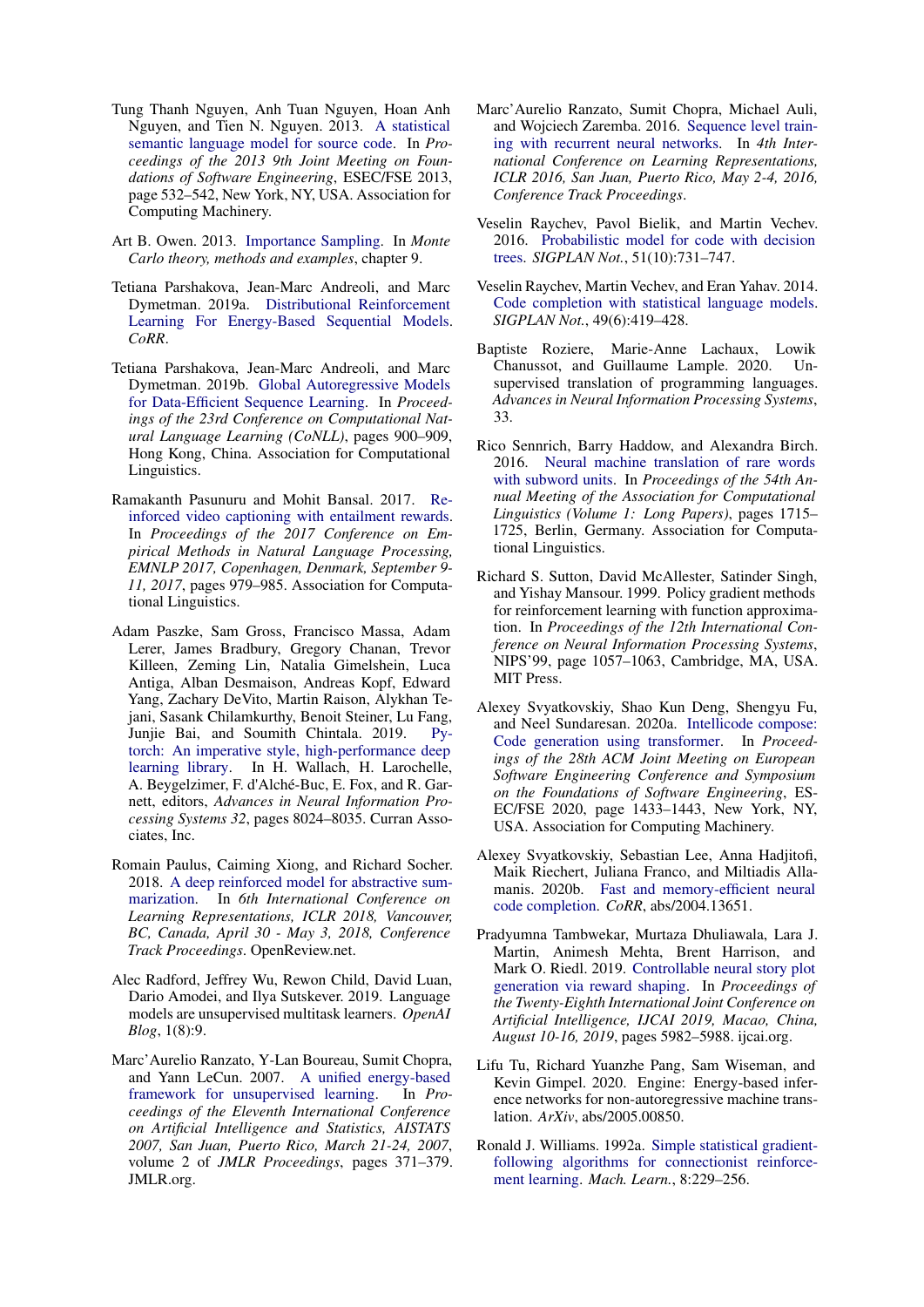- <span id="page-9-3"></span>Ronald J. Williams. 1992b. Simple statistical gradientfollowing algorithms for connectionist reinforcement learning. In *Machine Learning*, pages 229– 256.
- <span id="page-9-5"></span>Thomas Wolf, Lysandre Debut, Victor Sanh, Julien Chaumond, Clement Delangue, Anthony Moi, Pierric Cistac, Tim Rault, Rémi Louf, Morgan Funtowicz, and Jamie Brew. 2019. [Huggingface's trans](http://arxiv.org/abs/1910.03771)[formers: State-of-the-art natural language process](http://arxiv.org/abs/1910.03771)[ing.](http://arxiv.org/abs/1910.03771) *CoRR*, abs/1910.03771.
- <span id="page-9-0"></span>Chunyang Xiao, Marc Dymetman, and Claire Gardent. 2016. [Sequence-based structured prediction for se](https://doi.org/10.18653/v1/P16-1127)[mantic parsing.](https://doi.org/10.18653/v1/P16-1127) In *Proceedings of the 54th Annual Meeting of the Association for Computational Linguistics (Volume 1: Long Papers)*, pages 1341– 1350, Berlin, Germany. Association for Computational Linguistics.
- <span id="page-9-1"></span>Victor Zhong, Caiming Xiong, and Richard Socher. 2017. Seq2sql: Generating structured queries from natural language using reinforcement learning. *arXiv preprint arXiv:1709.00103*.
- <span id="page-9-4"></span>Yaoming Zhu, Sidi Lu, Lei Zheng, Jiaxian Guo, Weinan Zhang, Jun Wang, and Yong Yu. 2018. [Texy](https://doi.org/10.1145/3209978.3210080)[gen: A benchmarking platform for text generation](https://doi.org/10.1145/3209978.3210080) [models.](https://doi.org/10.1145/3209978.3210080) In *The 41st International ACM SIGIR Conference on Research & Development in Information Retrieval, SIGIR 2018, Ann Arbor, MI, USA, July 08- 12, 2018*, pages 1097–1100. ACM.
- <span id="page-9-2"></span>Daniel M. Ziegler, Nisan Stiennon, Jeffrey Wu, Tom B. Brown, Alec Radford, Dario Amodei, Paul Christiano, and Geoffrey Irving. 2019. [Fine-tuning lan](http://arxiv.org/abs/1909.08593)[guage models from human preferences.](http://arxiv.org/abs/1909.08593) *CoRR*, abs/1909.08593.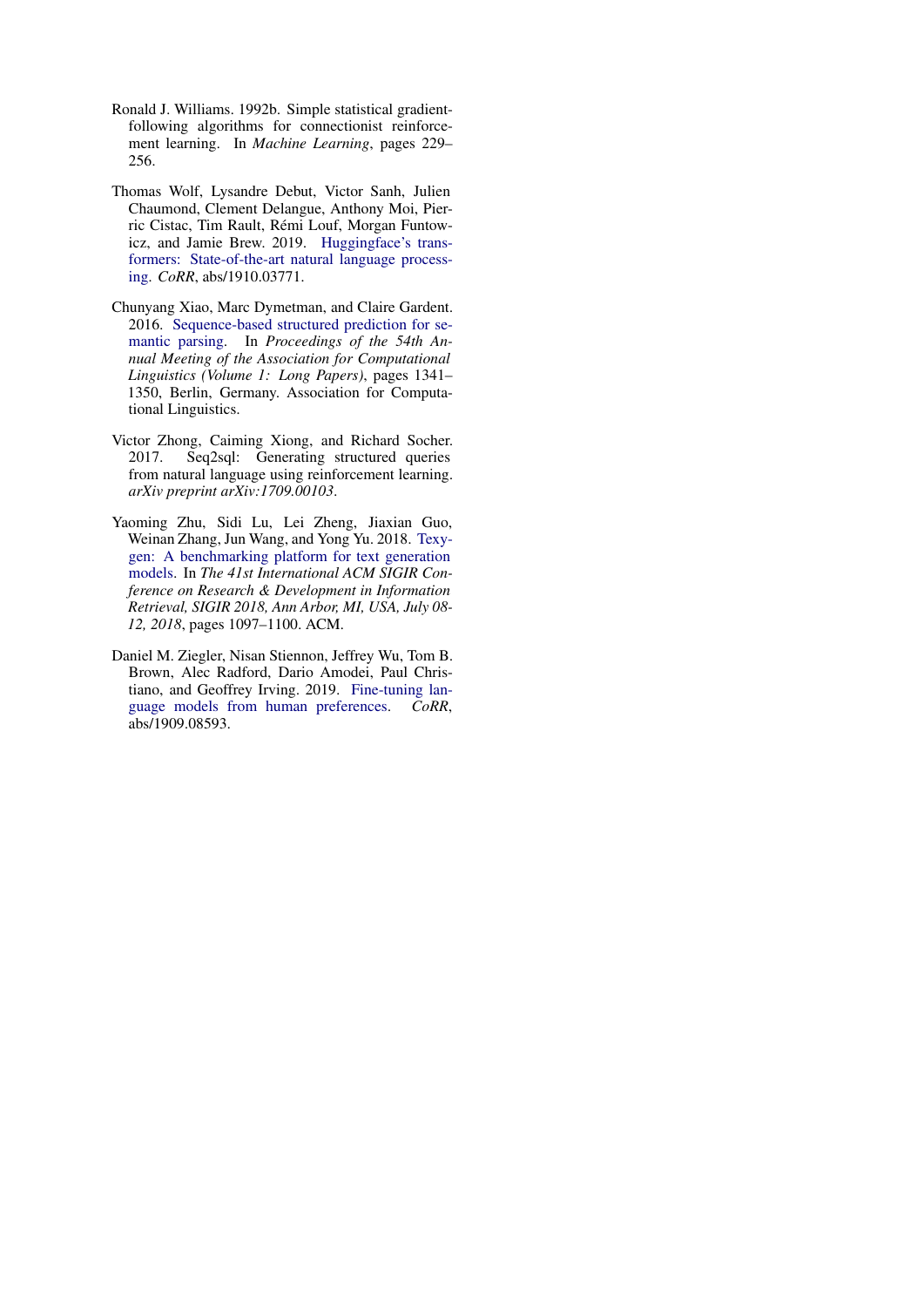# A Hyperparameters and implementation details

We implemented all models using PyTorch [\(Paszke](#page-8-19) [et al.,](#page-8-19) [2019\)](#page-8-19) and HuggingFace [\(Wolf et al.,](#page-9-5) [2019\)](#page-9-5). Training the initial generative model took 10 days on 3 Nvidia Tesla T4 GPUs. For a detailed list of hyperparameter values, see Table [1.](#page-10-0)

<span id="page-10-0"></span>

| <b>Hyperparameter</b>   | Value                      |
|-------------------------|----------------------------|
| base LM                 | qpt2-small                 |
| number of params        | 117m                       |
| number of layers        | 12                         |
| number of heads         | 12                         |
| vocabulary size         | 50257                      |
| sequence length         | 128                        |
| hidden state size       | 768                        |
| activation function     | gelu                       |
| optimizer               | Adam (Kingma and Ba, 2014) |
| initial learning rate   | $5 \times 10^{-5}$         |
| learning rate scheduler | linear                     |
| batch size              | 24                         |
| total gradient updates  | 20069                      |
| dropout rate            | 0.1                        |

Table 1: Hyperparameters used for training the initial generative model a

The implementation of KL-DPG was based on code published by [Khalifa et al.](#page-7-0)  $(2021)$ .<sup>[9](#page-10-2)</sup> Each finetuning run took approximately 5 days on 2 Nvidia V100 GPUs. For a detailed list of hyperparameter values, see Table [2.](#page-10-1)

<span id="page-10-1"></span>

| Hyperparameter                    | Value                      |
|-----------------------------------|----------------------------|
| optimizer                         | Adam (Kingma and Ba, 2014) |
| learning rate $\alpha^{(\theta)}$ | $1.41 \times 10^{-6}$      |
| learning rate scheduler           | linear                     |
| batch size                        | 2048                       |
| warmup gradient updates           | 100                        |
| total gradient updates            | 250                        |
| sequence length                   | 128                        |
| dropout rate                      | 0.1                        |

Table 2: Hyperparameters used for training  $\pi_{\theta}$  using KL-DPG and Reinforce

<span id="page-10-2"></span><sup>9</sup><https://github.com/naver/gdc>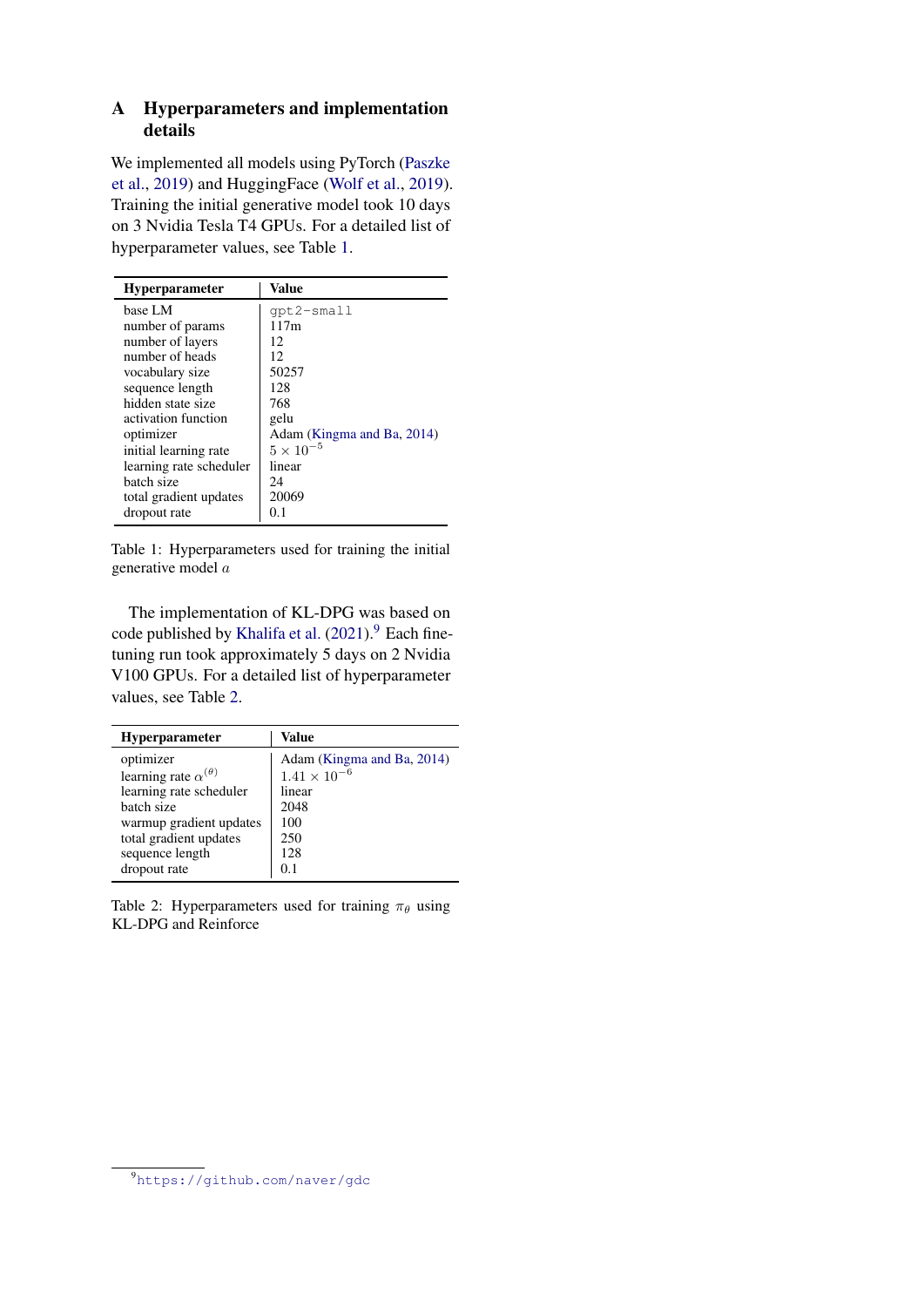<span id="page-11-0"></span>

| b(x)             | Program                                                                                                                                                                                                                                                                                                          |
|------------------|------------------------------------------------------------------------------------------------------------------------------------------------------------------------------------------------------------------------------------------------------------------------------------------------------------------|
| $\bf{0}$         | def test_3_invalid(self):<br>serializer = serializer.validated_manager['quarterly_ cred']<br>serializer.user = 'token'<br>self.verify_token(epsg = serializer.DBModes, [serializer.user])                                                                                                                        |
| $\mathbf{0}$     | def delete (self, username, password = None) :<br>if username:<br>if username.startswith("oil", None) or username.startswith('"", True):<br>raise HttpRequest()<br>db.model.delete.assert_called_with(username,'password')                                                                                       |
| 1                | def mode(self):<br>$self._{\mod}e = 'model\_GB'$<br>return self                                                                                                                                                                                                                                                  |
| $\mathbf{0}$     | def _update_update_tbl(self, new_worksheet):<br>self._merge_tbl(new_worksheet,old_worksheet)<br>self._create_where('x1')<br>self._update_tbl('x1',{ }).extend([str(new_fh.getvalue()))<br>self._clear_sql()<br>self.clear_lstrip()<br>self.pop.set('x1')[int(col)for param in['x1','y1']]<br>self.flush.update() |
| $\mathbf{1}$     | def callResourceCost (self, server) :<br>response = urllib. Request ('GET', '//api//log//%s//detected//' % server.id)<br>body = urllib. urllib2.urlencode(body)<br>response.headers['X-Basic-Control-Authorization']= self.oauth_client.Client.CertResponse(response.body)<br>return response                    |
| 0                | def _pre_save(self,data):<br>self.calculate_updates([item.resolve(data['output')]= yield<br>→ data['output'].find('top',['mybounce','geodeIB'])))                                                                                                                                                                |
| 1                | def read(self):<br>$self.offset = 1$<br>$start = 08 (self)$<br><b>while</b> $time.time() - start:$<br>return self.get_index(start)                                                                                                                                                                               |
| $\mathbf{0}$     | def Pub(self):<br>$r = PCHAP()$<br>$r['where'] = struct.update('!T', self.digest))$<br>$response = MKchronosOPS('R')$<br>self.sendMessage(response)<br>return self. Response (response)                                                                                                                          |
| 1                | def _init_(self, current_node):<br>self.current node = current loadbalancer<br>self.assign_current_node = None<br>$self.parenting = None$<br>if self.menu:<br>self.getNodeSelector(Index(RemovelineToRow,self.parent.position), 0, 2.0, 5.0)<br>self.show_parent()                                               |
| $\mathbf{1}$     | def get_response_data(self):<br>return {<br>→ 'from_blob_client':self.to_blob_key,'as_blob_secret':self.to_project_secret.to_secret(),'json':self.to_storage<br>$\hookrightarrow$ $\vdash$                                                                                                                       |
| $\boldsymbol{0}$ | def put (self, key, expire = True) :<br>if not invert:<br>$dict = \{\ )$<br>dict.update(key, self. __ TestStepities[key])<br>self.cs.put(self._uZED_ATTRIBUTES_ =[("sequential_command","duration", key, expire)]= "//?modified:%r" %<br>$\leftrightarrow$ key, queue_text = self. __ kneeators ["expires"])     |
| 1                | def testPath(self):<br>$t = Gaffer. Reader(self.callback)$<br>dupe = $""$<br>f.mkdir(t)<br>$f = sys.stdout.tell()$<br>f.write $('_')$<br>self.assertEqual(f,dataponCollision)                                                                                                                                    |
| 1                | def qet_count (self) :<br>return self.get_implicit_count()                                                                                                                                                                                                                                                       |
| 1                | $def$ is_alive(self):<br>$return (self.pid,) and (self.pid == 400)$                                                                                                                                                                                                                                              |

Table 3: Sequences sampled from the original generative model  $\boldsymbol{a}$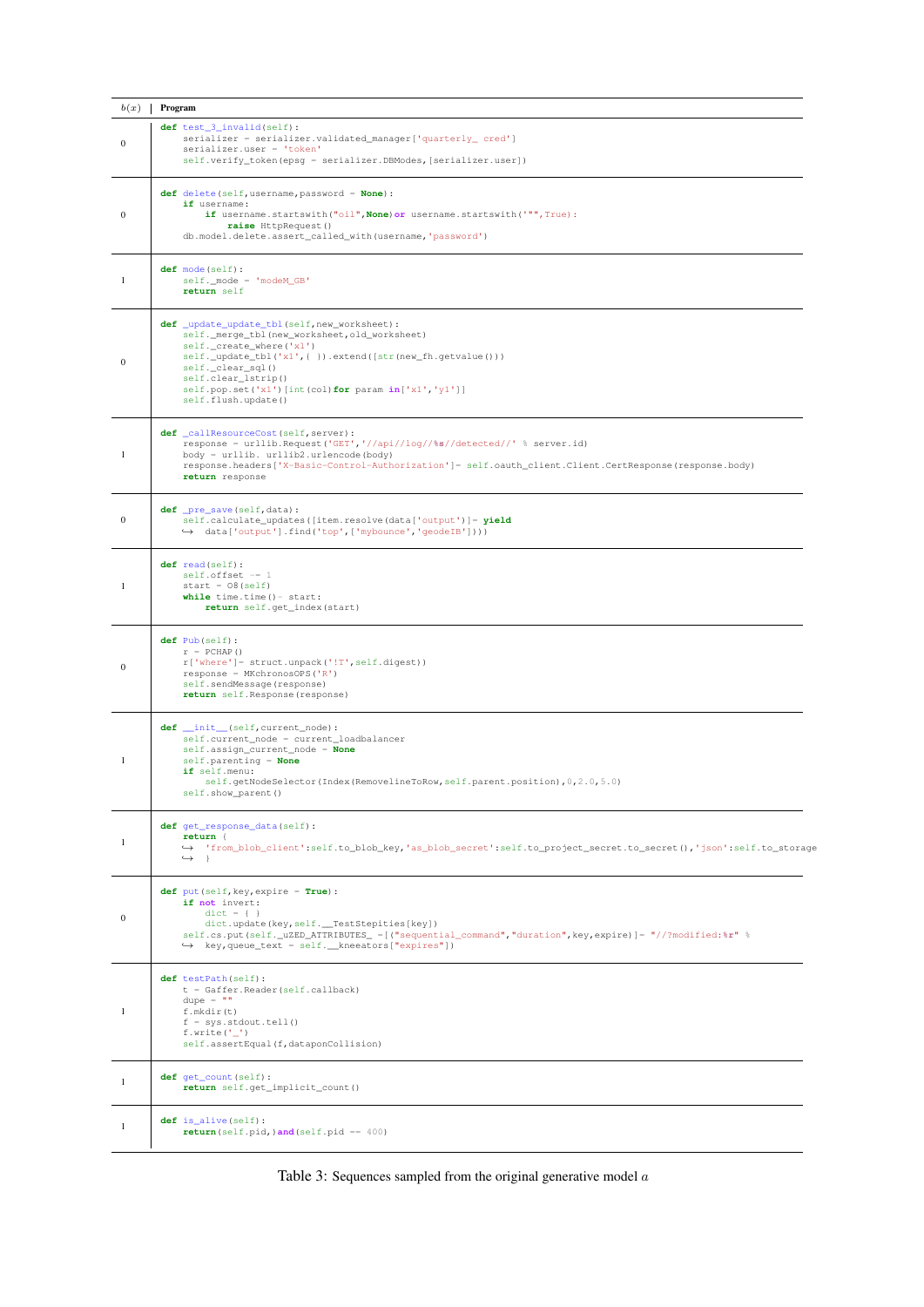| b(x)             | Program                                                                                                                                                                                                                                                                                                     |
|------------------|-------------------------------------------------------------------------------------------------------------------------------------------------------------------------------------------------------------------------------------------------------------------------------------------------------------|
| $\mathbf{0}$     | def fetch_size(self, page):<br>$response = self.fetch(page, max(2))$<br>constant (response.json(), response.pop('utf-8'))<br>payload = "%s//%s//%s//%s" %(self.resource.id,page.format_from_bytes())<br>return payload                                                                                      |
| $\mathbf{0}$     | def setUp(self):<br>self.project_loader = testutil.FileSentenceDependencyGraph(extensions =['file','path'])<br>self.schema =RelatedPackage preserveLoader(root_loader)<br>self.extension_context = XMLLoader()                                                                                              |
| -1               | def __getattr__(self, perm):<br>return self._memo.get(perm)                                                                                                                                                                                                                                                 |
| 1                | def expand (self, text) :<br>value.strip()<br>return extract_cseq(text)                                                                                                                                                                                                                                     |
| 1                | def test_Obze(self):<br>$w = \text{Command}()$<br>self.assertEqual(w.callHeader.callHeader,self.result)                                                                                                                                                                                                     |
| $\mathbf{0}$     | def start_stream(self, addressFamily, opcode):<br>logger.info("OpenlibwriteStructBegin chunkon.csv',OperationalError())<br>error_message = self.get_stream([None, None])<br>$message, message = self.block_messages[0]$<br>$message = message[0]$<br>self._process_message(message,message,message,message) |
| $\bf{0}$         | def set_dense(self, srs, fit_to):<br>if dup in self.scalar:<br>return<br>if not isinstance (modality, (pyobj):<br>$self.sq = SUBNET$<br>self.basic = asim.bin.sample(srs, rng = self.ctypes, trials = self.rng, dtype = self.dtype)                                                                         |
| 1                | def _act(self, value) :<br>self._result.set_argument('value', value)                                                                                                                                                                                                                                        |
| $\mathbf{1}$     | def _verify_ssling_access_admin(self, ip_name):<br>self._check_proxy(ip_name)                                                                                                                                                                                                                               |
| $\mathbf{0}$     | $def __str__(self):$<br>$r = []$<br>for s in self. __dict__.items():<br>$if s[0] in BoundedCacheContents()$ :<br>break<br><b>if</b> $s$ [:- 1]:Elements([("Unsupported Ct%s]" % ','.join(self. _class__._name__))<br>return "Data attribute '%s' % ','.join("%sCHOICES from %s" %(WARNING, str(r)))         |
| $\mathbf{0}$     | def test_FaceIP_3D_14(self):<br>self.assertTrue(self.doTestFace(self.doTestFace([self.doTestFace([False,False)])                                                                                                                                                                                            |
| $\boldsymbol{0}$ | $def __init__(self, ** options):$<br>super(_ChoiceTest, self).__init__(** options)<br>self.action_classes = options["cells_store"]<br>self.choices = $(1.2, **$ options ["mysql"]= FakeMissingTuple())<br>self.parser = Message(list._init_(option_forms))                                                  |
| 1                | def main(self, client):<br>remove home config(client, "client snapshot url")<br>self.client.client_snapshot.update(client)                                                                                                                                                                                  |
| $\mathbf{1}$     | def _stop_signal(self,emitter,datafile,for_attachment):<br>vim.qui.target_cancel()                                                                                                                                                                                                                          |

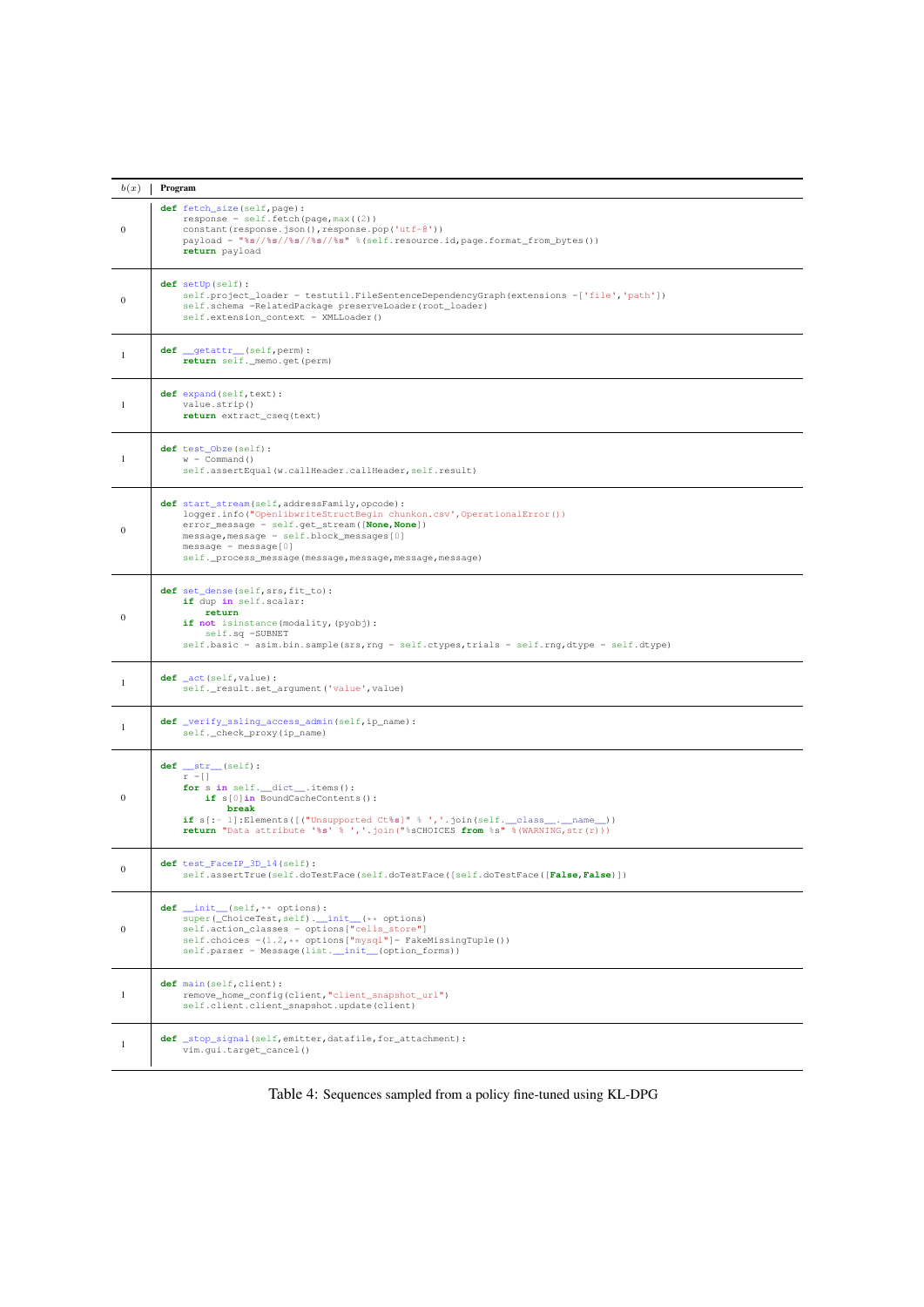| b(x)         | Program                                                                                                                                |
|--------------|----------------------------------------------------------------------------------------------------------------------------------------|
| $\mathbf{1}$ | def invalidateKey(self):<br>$self. action. rooms = \{\}$                                                                               |
| $\mathbf{1}$ | $def$ qet $(self)$ :<br>return self.handler.identifier                                                                                 |
| $\mathbf{1}$ | def flush(self):<br>self.write("ready")                                                                                                |
| $\mathbf{1}$ | def get_flavor(self, resource, path, ** metadata) :<br>return self.context.get(resource, path, ** metadata)                            |
| $\mathbf{1}$ | def test_api_set_to_result(self):<br>$X = T.ListHead()$<br>self.assertEquals(quantiles(X), self._cache.annotations)                    |
| $\mathbf{1}$ | def is_cmp(self, other):<br>return not self._safe_eq(other, self.link)                                                                 |
| $\mathbf{1}$ | $def __iter__(self):$<br>return iter(self._reverse())                                                                                  |
| $\mathbf{1}$ | def cancel(self):<br>return self.enhanced_window.set_timeout()                                                                         |
| $\mathbf{1}$ | $def __str__(self):$<br>return str (self. repository)                                                                                  |
| $\mathbf{1}$ | def summary (self) :<br>return self._series                                                                                            |
| $\mathbf{1}$ | def Lazypeer (self) :<br>return self._peer                                                                                             |
| $\mathbf{1}$ | def ByteSize(self):<br>$n = 0$<br>n += self.lengthString(len(self.parameters_))<br>return $n + self.lengthString(number(self.value]))$ |
| $\mathbf{1}$ | def setUp(self):<br>super(TestMaUserRoleTestCase, self).setUp()<br>$self.core = BER()$<br>self.topsetup_existing = False               |
| $\mathbf{1}$ | $def __init__(self, **kwarqs):$<br>self.sourcemersListComp = kwargs.get('stretch {}'.format(self.__class__.twsourceCentOS_text))       |

Table 5: Sequences sampled from a policy fine-tuned using Reinforce with  $R(x) = b(x)$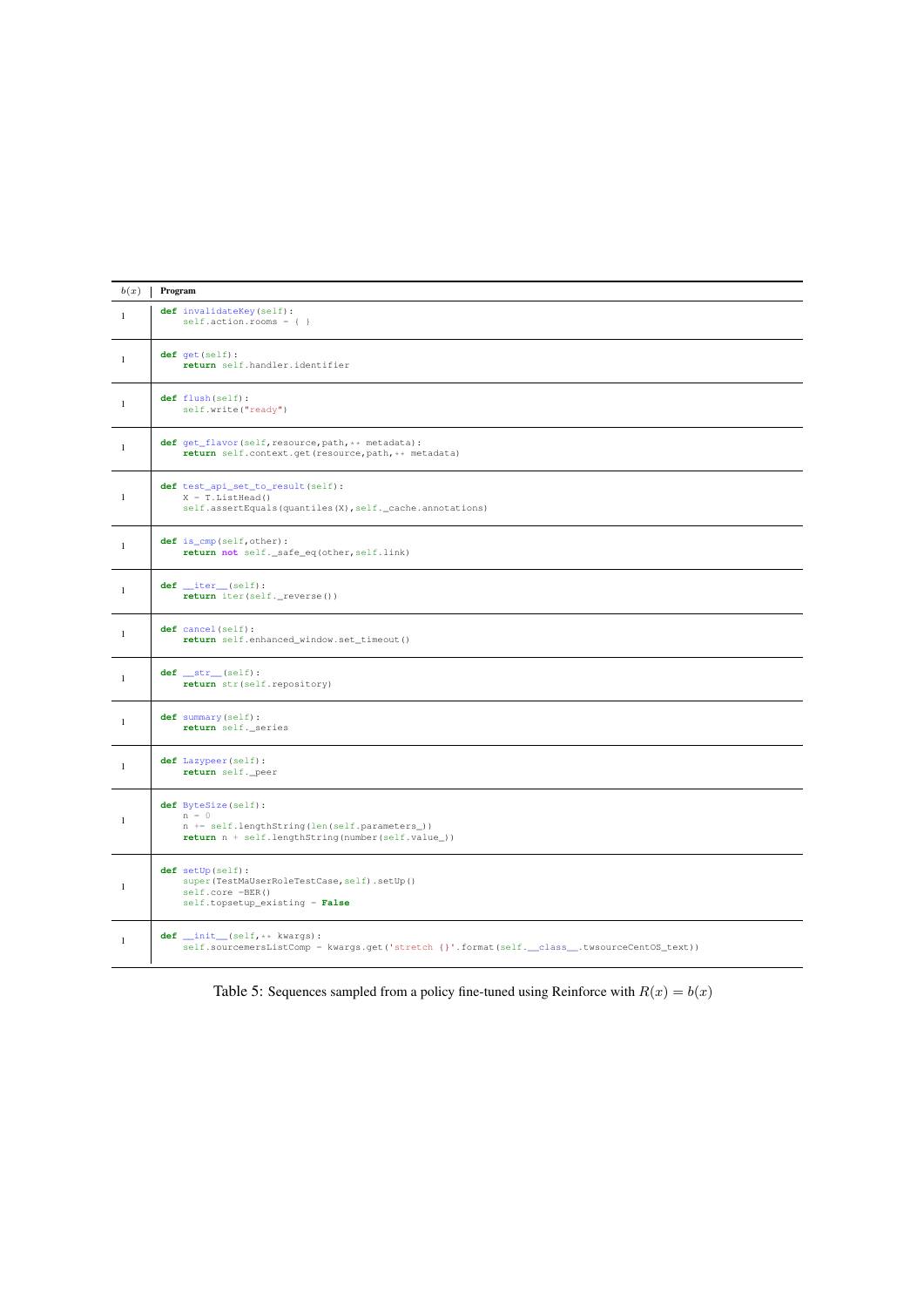<span id="page-14-0"></span>

| b(x)         | Program                                                                      |
|--------------|------------------------------------------------------------------------------|
| $\mathbf{1}$ | def set_OwnerId(self, OwnerId):<br>self.add_query_param('OwnerId', OwnerId)  |
| $\mathbf{1}$ | def set OwnerId(self, OwnerId):<br>self.add_query_param('OwnerId',OwnerId)   |
| $\mathbf{1}$ | def set_OwnerId(self, OwnerId):<br>self.add_query_param('OwnerId', OwnerId)  |
| $\mathbf{1}$ | def set_OwnerId(self, OwnerId):<br>self.add_query_param('OwnerId', OwnerId)  |
| $\mathbf{1}$ | def set OwnerId(self, OwnerId):<br>self.add_query_param('OwnerId',OwnerId)   |
| $\mathbf{1}$ | def set_OwnerId(self, OwnerId):<br>self.add_query_param('OwnerId', OwnerId)  |
| $\mathbf{1}$ | def set_OwnerId(self, OwnerId):<br>self.add_query_param('OwnerId', OwnerId)  |
| $\mathbf{1}$ | def set_OwnerId(self, OwnerId):<br>self.add_query_param('OwnerId',OwnerId)   |
| $\mathbf{1}$ | def set_OwnerId(self, OwnerId):<br>self.add_query_param('OwnerId', OwnerId)  |
| $\mathbf{1}$ | def set_OwnerId(self, OwnerId):<br>self.add_query_param('OwnerId', OwnerId)  |
| $\mathbf{1}$ | def set OwnerId(self, OwnerId):<br>self.add_query_param('OwnerId', OwnerId)  |
| $\mathbf{1}$ | def set_OwnerId(self, OwnerId) :<br>self.add_query_param('OwnerId', OwnerId) |
| $\mathbf{1}$ | def set_OwnerId(self, OwnerId):<br>self.add_query_param('OwnerId',OwnerId)   |
| $\mathbf{1}$ | def set_OwnerId(self, OwnerId) :<br>self.add_query_param('OwnerId', OwnerId) |
| $\mathbf{1}$ | def set_OwnerId(self, OwnerId):<br>self.add_query_param('OwnerId',OwnerId)   |
| $\mathbf{1}$ | def set_OwnerId(self, OwnerId):<br>self.add_query_param('OwnerId', OwnerId)  |

Table 6: Sequences sampled from a policy finetuned using Reinforce with  $R(x) = P(x)$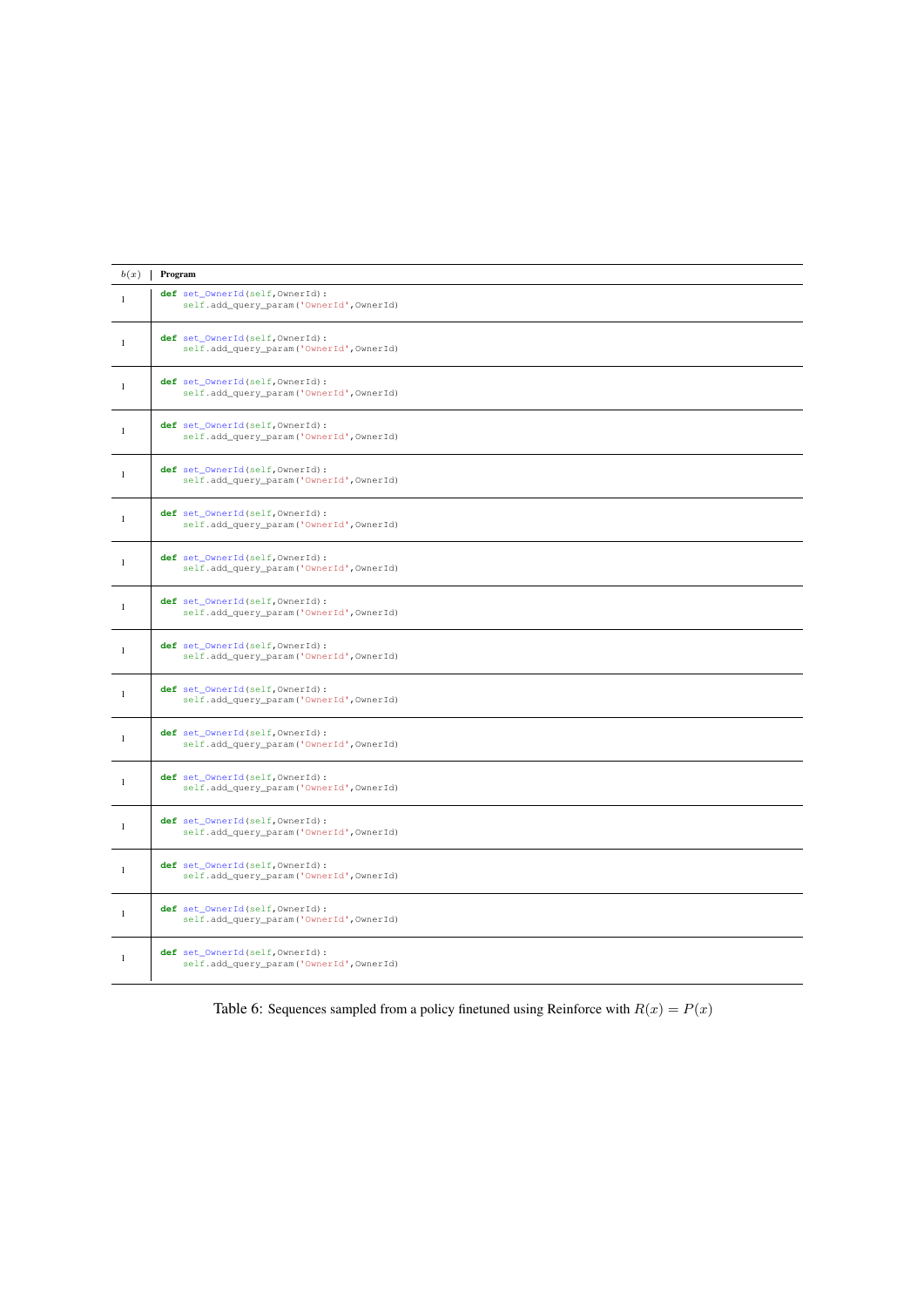<span id="page-15-0"></span>

| b(x)         | Program                                                                                                                                                              |  |  |
|--------------|----------------------------------------------------------------------------------------------------------------------------------------------------------------------|--|--|
| $\mathbf{1}$ | Sequences sampled from the original generative model $a$<br>def closeEvent (self) :<br>self._isalive = False<br>self._original_resume = True                         |  |  |
| 1            | def close_file(self):<br>pass                                                                                                                                        |  |  |
| 1            | def closeWorking(self):<br>pass                                                                                                                                      |  |  |
|              |                                                                                                                                                                      |  |  |
| $\mathbf{1}$ | Sequences sampled from a policy fine-tuned using KL-DPG<br>def close(self):<br>if not self.closed:<br>$self.close = True$<br>self.translation.close()                |  |  |
| -1           | def close(self):<br>self.queue.Importer.close(self.info)<br>self.open_input.close()<br>self.graph.close(self.gamma)                                                  |  |  |
| -1           | def close(self):<br>try:<br>self.srv.get_browser.mac(self.bus_process.name, vm_output = True)<br>except suspended as ex:<br>self.socket.stop(ex)                     |  |  |
|              |                                                                                                                                                                      |  |  |
| $\mathbf{1}$ | Sequences sampled from a policy fine-tuned using Reinforce with $R(x) = b(x)$<br>def close(self):<br>self._stdout.close()                                            |  |  |
| 1            | def close(self):<br>self.idb.close()                                                                                                                                 |  |  |
| 1            | def close(self):<br>self.reuse = subprocess.Popen('CONNECTION','').unregisterProducer()<br>$p =$ subprocess. Popen ()<br>p.communicate().close()<br>return u.close() |  |  |
|              |                                                                                                                                                                      |  |  |
| $\mathbf{1}$ | Sequences sampled from a policy fine-tuned using Reinforce with $R(x) = P(x)$<br>def close(self, object):<br>self.api.close(self.uid.length)                         |  |  |
| 1            | def close(self):<br>self.job_closed.remove(self)                                                                                                                     |  |  |
| 1            | def close(self):<br>self.buffer.flush()                                                                                                                              |  |  |

Table 7: Samples obtained from policies conditioned on prompt def close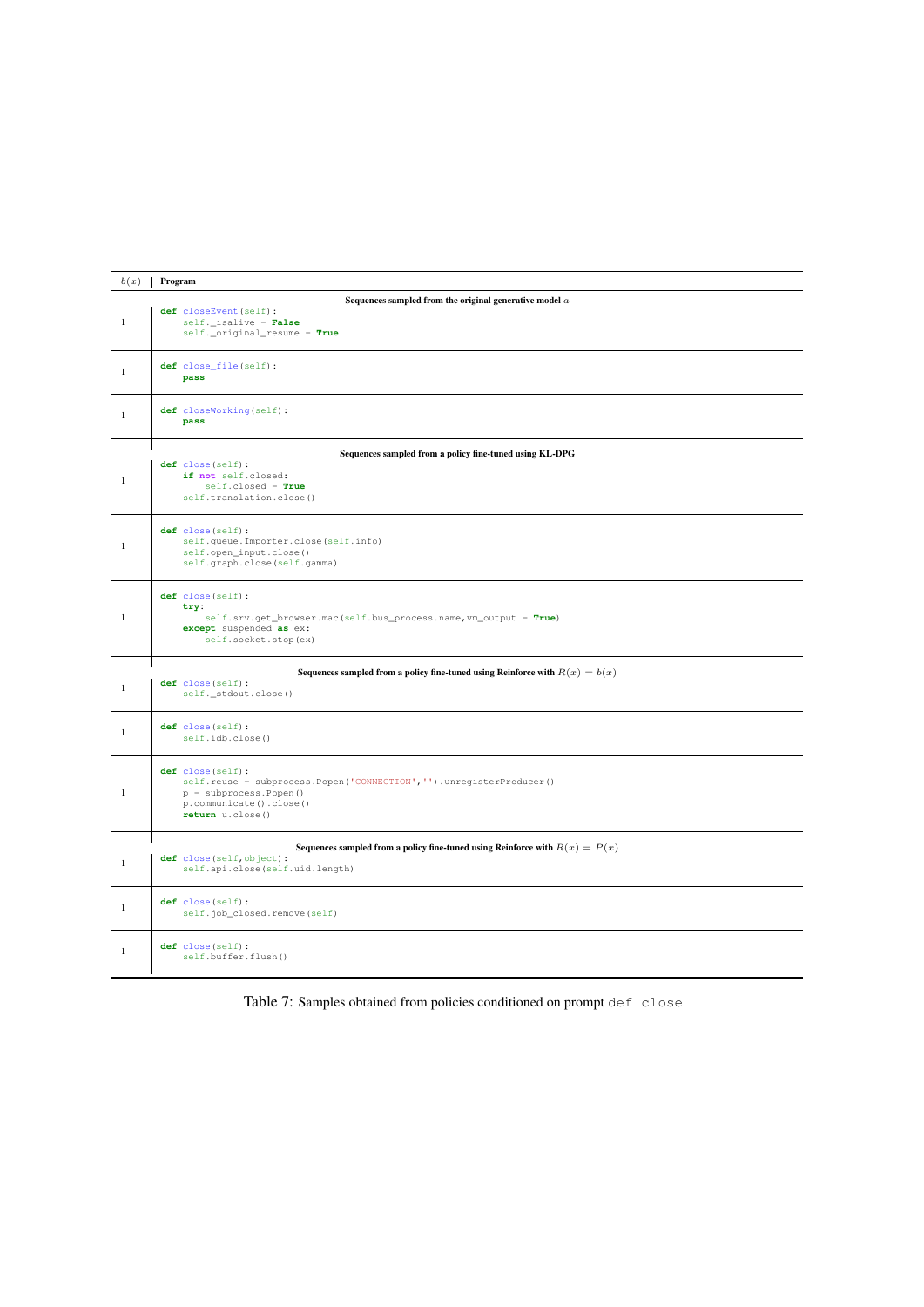| b(x)         | Program                                                                                                                                                                                                                                                                                                       |  |  |
|--------------|---------------------------------------------------------------------------------------------------------------------------------------------------------------------------------------------------------------------------------------------------------------------------------------------------------------|--|--|
|              | Sequences sampled from the original generative model $a$                                                                                                                                                                                                                                                      |  |  |
| $\mathbf{0}$ | def fit_pdf(self, hop, theta, theta) :<br>asserttriangular is self. fit rewrite (hop, kernel, theta, theta) - gtheta, 70)<br>assertworkspace isTType.ACCEPTED_ignore<br>assert subset in (coeff, Y)<br>assert self._Xfd != xOpenStackBackendError<br>assert isinstance (750, Win, T, Vector)                  |  |  |
| $\mathbf{0}$ | $def$ fit (self, $X$ , $Y$ ) :<br>$self.$ $y = y$<br>$self.$ _children -= 1<br>assert isinstance(self._labels,_MOD_'")<br>$X$ [:] = 0<br>$y$ [:]=Bio_OFFSET<br>$y \leftarrow self$ ._labels<br>$y * y * y$<br>$y$ //= $y$<br>return y                                                                         |  |  |
| 1            | def fit(self, $X = None$ , $y = None$ , result = None) :<br>sts = self.get_appId(self.mesh_filename, $X, Y = Y, d$ = result)<br>self.mirror_logpdf([0x9]* indented)                                                                                                                                           |  |  |
|              | Sequences sampled from a policy fine-tuned using KL-DPG                                                                                                                                                                                                                                                       |  |  |
| -1           | def fit (self, $X, Y, *$ args, $**$ kwargs):<br>$X = self.transpose(X, y, * args, **kwargs)$<br>$data = np.DataFrame(data)$<br>for i in self.fallback_array.iteration_two(* data):<br>data[i].labels[i].tolist()<br>return data                                                                               |  |  |
| $\bf{0}$     | def fit (self, initial_output = None) :<br>if initial_output:<br>$self.force\_input = False$<br>else:<br>self.cells_done = tuple(initial_output)<br>if initial_input == self.WK_MASK:<br>self.output_output += self.osfstorage_NORMAL<br>self.outputs = list([self.inputState.NORMAL_READ valid])<br>return 1 |  |  |
| 1            | def fit (self, reshape, a, b) :<br>return frappe. filediff(islice(a,b),b)                                                                                                                                                                                                                                     |  |  |
|              |                                                                                                                                                                                                                                                                                                               |  |  |
| 1            | Sequences sampled from a policy fine-tuned using Reinforce with $R(x) = b(x)$<br>$def$ fit (self, $X$ , $Y$ ) :<br>$self.x = y$                                                                                                                                                                               |  |  |
| 1            | $def$ fit (self, fit, $d)$ :<br>self.fit =followers<br>return super (PositionUntilLockedSequence, self) .fit (marks)                                                                                                                                                                                          |  |  |
| $\mathbf{0}$ | $def$ $fit(self, X_acc)$ :<br>X_exog = self.xcl.exog<br>$y = self.insertance.exeog$<br>$y_r = self.model.w2 preserve\_uniform(os.environ.XMANllf, y_y))$<br>y += self.model.t2le continX<br>$y = self.trainstitution.fit(y)$<br>$y.y = self.model.y * y$<br>$y.read = self.model.gw.unmpopow(y)$<br>return y  |  |  |
|              |                                                                                                                                                                                                                                                                                                               |  |  |
| $\mathbf{0}$ | Sequences sampled from a policy fine-tuned using Reinforce with $R(x) = P(x)$<br>$def$ fit (self, fit, $X, Y, Z$ ) :<br>self.learning = indices [np.zeros (axis = 1Dot, $y = y$ , motion = self. np.loss, $y = res$ .scale)]<br>$self.index = y$                                                              |  |  |
| $\mathbf{1}$ | def fit (self, params) :<br>self.params_param = params                                                                                                                                                                                                                                                        |  |  |
| $\mathbf{1}$ | def $fit(self, X, Y = None)$ :<br>$self.x = x$<br>$self.y = x$                                                                                                                                                                                                                                                |  |  |

Table 8: Samples obtained from policies conditioned on prompt def fit